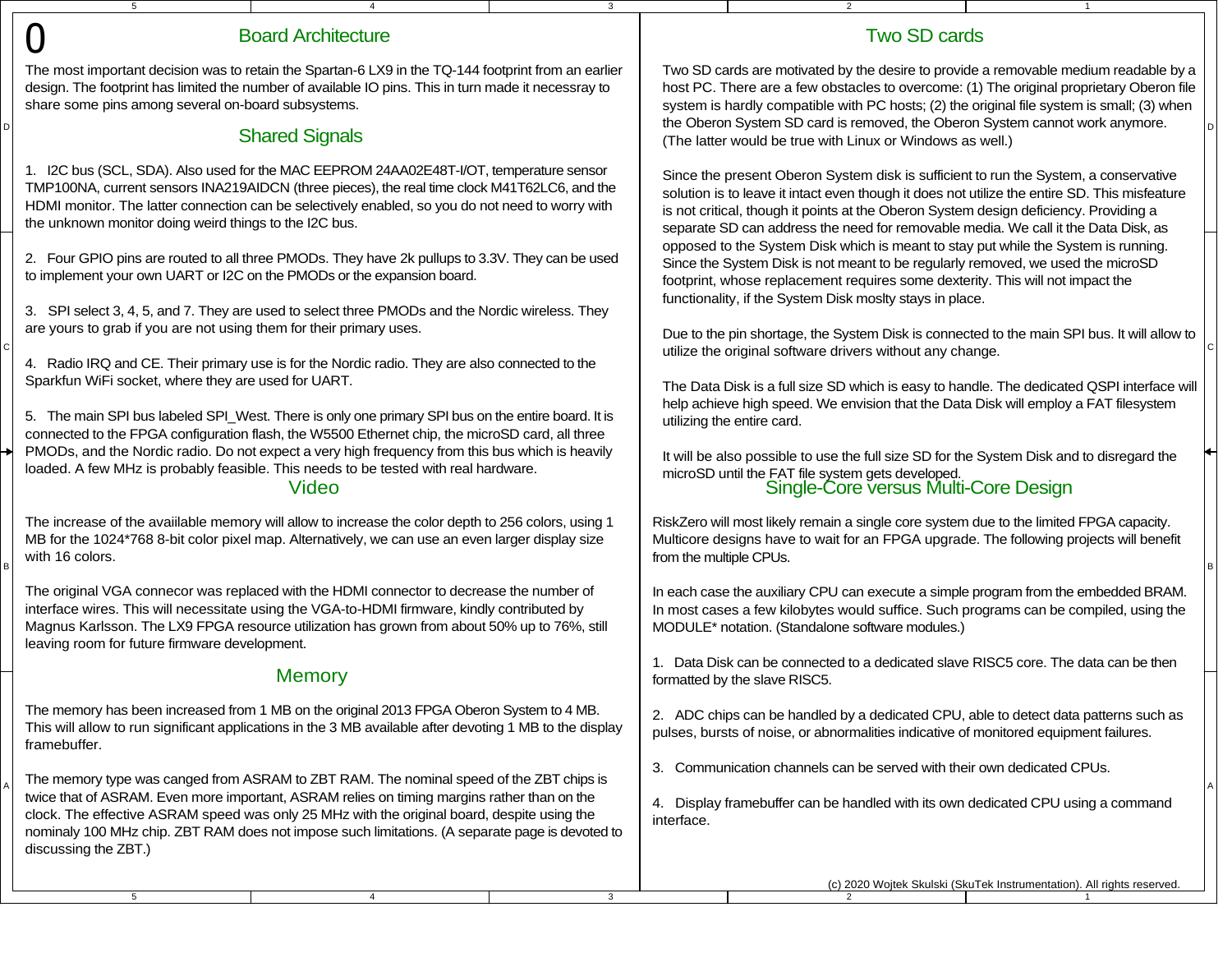| 5                                                                                                                                                                         |                                                                                                                                                                                                                                                                                                                                                                                                                                                             | 3 |                                                                                                                                                                                                                                                                                                                                       | 2                                                                                                                                                                                                                                                                         | $\overline{1}$                                                                                                    |  |
|---------------------------------------------------------------------------------------------------------------------------------------------------------------------------|-------------------------------------------------------------------------------------------------------------------------------------------------------------------------------------------------------------------------------------------------------------------------------------------------------------------------------------------------------------------------------------------------------------------------------------------------------------|---|---------------------------------------------------------------------------------------------------------------------------------------------------------------------------------------------------------------------------------------------------------------------------------------------------------------------------------------|---------------------------------------------------------------------------------------------------------------------------------------------------------------------------------------------------------------------------------------------------------------------------|-------------------------------------------------------------------------------------------------------------------|--|
|                                                                                                                                                                           | <b>Flash Chip Notes</b>                                                                                                                                                                                                                                                                                                                                                                                                                                     |   |                                                                                                                                                                                                                                                                                                                                       | <b>FTDI Notes</b>                                                                                                                                                                                                                                                         |                                                                                                                   |  |
|                                                                                                                                                                           | Since the bitstream file size is below 512 kB, half a meg flash would be sufficient. It is<br>quite hard to find such small flashes anymore. A large flash (32 MB or more) can also be<br>used for Oberon System disk beyond the first half a meg. Implementing the Oberon disk<br>in a NOR flash may be attractive because the flash chip must always be present to boot<br>the FPGA. A flash serving both roles would save both the board space and cost. |   | correctly by FT_Prog.                                                                                                                                                                                                                                                                                                                 | DONT use FT_Prog from the FTDI web site on the original Digilent cable, as it can trash<br>the cable firmware! The Digilent EEPROM contains private data that cannot be handled<br>The Digilent JTag cable uses FT2232. Its configuration EEPROM contains private data to |                                                                                                                   |  |
| This idea will be practical if the efficient file sharing utility is available (such as the PClink<br>module), because flash cannot be brought to a PC for reprogramming. |                                                                                                                                                                                                                                                                                                                                                                                                                                                             |   | be recoginzed by Xilinx ISE/Vivado. The following page provides step-by-step<br>instructions how to restore a trashed Digilent cable.<br>The instructions can also be used to patch the on-board FT2232H to behave like a                                                                                                             |                                                                                                                                                                                                                                                                           |                                                                                                                   |  |
|                                                                                                                                                                           | Example flash chips: S25FL256LAGNFV010 (32Mx8) costs less than \$3, which is less<br>than the SD card. S25HL512TDPNHI010 (64Mx8) costs \$8, which is still below the SD.                                                                                                                                                                                                                                                                                    |   | link to the page is below.                                                                                                                                                                                                                                                                                                            | Digilent cable under ISE/Vivado.<br>Search the web for "FT2232 to Digilent JTag for Xilinx FPGAs (ISE/Vivado)". The direct                                                                                                                                                |                                                                                                                   |  |
|                                                                                                                                                                           | <b>HDMI Notes</b>                                                                                                                                                                                                                                                                                                                                                                                                                                           |   |                                                                                                                                                                                                                                                                                                                                       | https://gist.github.com/rikka0w0/24b58b54473227502fa0334bbe75c3c1                                                                                                                                                                                                         |                                                                                                                   |  |
| very optimistic result. Thank you Magnus!                                                                                                                                 | Magnus Karlsson kindly provided the first draft of the Oberon SoC with the HDMI output. The<br>LX9 utilization increased from 58% for the original SoC to 76% for the SoC with HDMI. It is a                                                                                                                                                                                                                                                                |   |                                                                                                                                                                                                                                                                                                                                       | <b>Networking Notes</b>                                                                                                                                                                                                                                                   |                                                                                                                   |  |
| whether or not this IP can fit into the LX9.                                                                                                                              | LCD to HDMI converter is also available from Open Cores. It is a parametrized IP that does not<br>use any setup. Default timing setups are provided for different display resolutions. It is not clear                                                                                                                                                                                                                                                      |   | It would be good to operate the board remotely and at the same time not open the<br>door to hacking. Here is the idea. The buffers received from the remote host can be<br>passed to a resident command interpreter which will perform the same actions as<br>the on-screen interpreter would do. Namely, if the command has the form |                                                                                                                                                                                                                                                                           |                                                                                                                   |  |
| https://opencores.org/projects/lcd_to_hdmi_output_ip                                                                                                                      |                                                                                                                                                                                                                                                                                                                                                                                                                                                             |   | Module.Proc, then it will be called the usual way. The command interpreter will use<br>the module loader the same way as the GUI would do. If the Module. Proc does not<br>exist then the command will fail.                                                                                                                          |                                                                                                                                                                                                                                                                           |                                                                                                                   |  |
| can be either (1) Serial RAM or (2) HyperRAM.                                                                                                                             | <b>Deeply Embedded Notes</b><br>The minimum number of FPGA pins can be reached when the system disk is implemented in the<br>free space remaining in the FPGA boot flash, which needs to be present anyway. The memory                                                                                                                                                                                                                                      |   | the module loader.                                                                                                                                                                                                                                                                                                                    | In addition, the network interpreter can use a white list of permitted modules. If the<br>invoked module is not on the white list then the Module. Proc will not be passed to                                                                                             |                                                                                                                   |  |
|                                                                                                                                                                           | Less than 1 MB will suffice if there is no GUI, what is OK for deeply embedded control.                                                                                                                                                                                                                                                                                                                                                                     |   |                                                                                                                                                                                                                                                                                                                                       | The workstation can be thus operated remotely in a restricted and safe way. This<br>would be ideal for a deeply embedded System w/o a GUI.                                                                                                                                |                                                                                                                   |  |
| tricky. The serial clock speed of 20 MHz will be OK for control applications.                                                                                             | 1) Serial SRAM IS62WVS5128FALL-16NLI (512k * 8) will require six pins (CS#, SCK, D0, D1,<br>D2, D3),. With some FW effort it probably can share the SPI bus with the flash, but this may be                                                                                                                                                                                                                                                                 |   |                                                                                                                                                                                                                                                                                                                                       |                                                                                                                                                                                                                                                                           |                                                                                                                   |  |
| because it has one on chip. It is using 12 pins @1.8V, or 11 pins @3.3V.                                                                                                  | 2) HyperRAM is much faster. Being a DRAM it will benefit from a cache, which has already<br>been developed by Joerg and Magnus. HyperRAM does not require the DRAM controller FW                                                                                                                                                                                                                                                                            |   |                                                                                                                                                                                                                                                                                                                                       |                                                                                                                                                                                                                                                                           |                                                                                                                   |  |
| needs it, what is mostly true with our instruments.                                                                                                                       | 3) Cache takes lots of BRAM. It is OK if no other FW needs BRAM. It is not OK if other FW                                                                                                                                                                                                                                                                                                                                                                   |   |                                                                                                                                                                                                                                                                                                                                       | Title                                                                                                                                                                                                                                                                     | SkuTek Instrumentation - 150 Lucius Gordon Drive, W. Henrietta, NY 14586-9687<br>(c) 2020 SkuTek Instrumentation. |  |
|                                                                                                                                                                           |                                                                                                                                                                                                                                                                                                                                                                                                                                                             |   |                                                                                                                                                                                                                                                                                                                                       | Notes and suggestions<br>Document Number<br>Size<br>RiskZero LX9 Single Board Workstation Computer<br>A                                                                                                                                                                   | All rights reserved.<br>Rev<br>$\mathbf 0$                                                                        |  |
|                                                                                                                                                                           |                                                                                                                                                                                                                                                                                                                                                                                                                                                             |   |                                                                                                                                                                                                                                                                                                                                       | Monday, September 28, 2020<br>Date:                                                                                                                                                                                                                                       | 25<br>40<br>Sheet<br>of                                                                                           |  |
| 5                                                                                                                                                                         | $\overline{4}$                                                                                                                                                                                                                                                                                                                                                                                                                                              | 3 |                                                                                                                                                                                                                                                                                                                                       |                                                                                                                                                                                                                                                                           | -1                                                                                                                |  |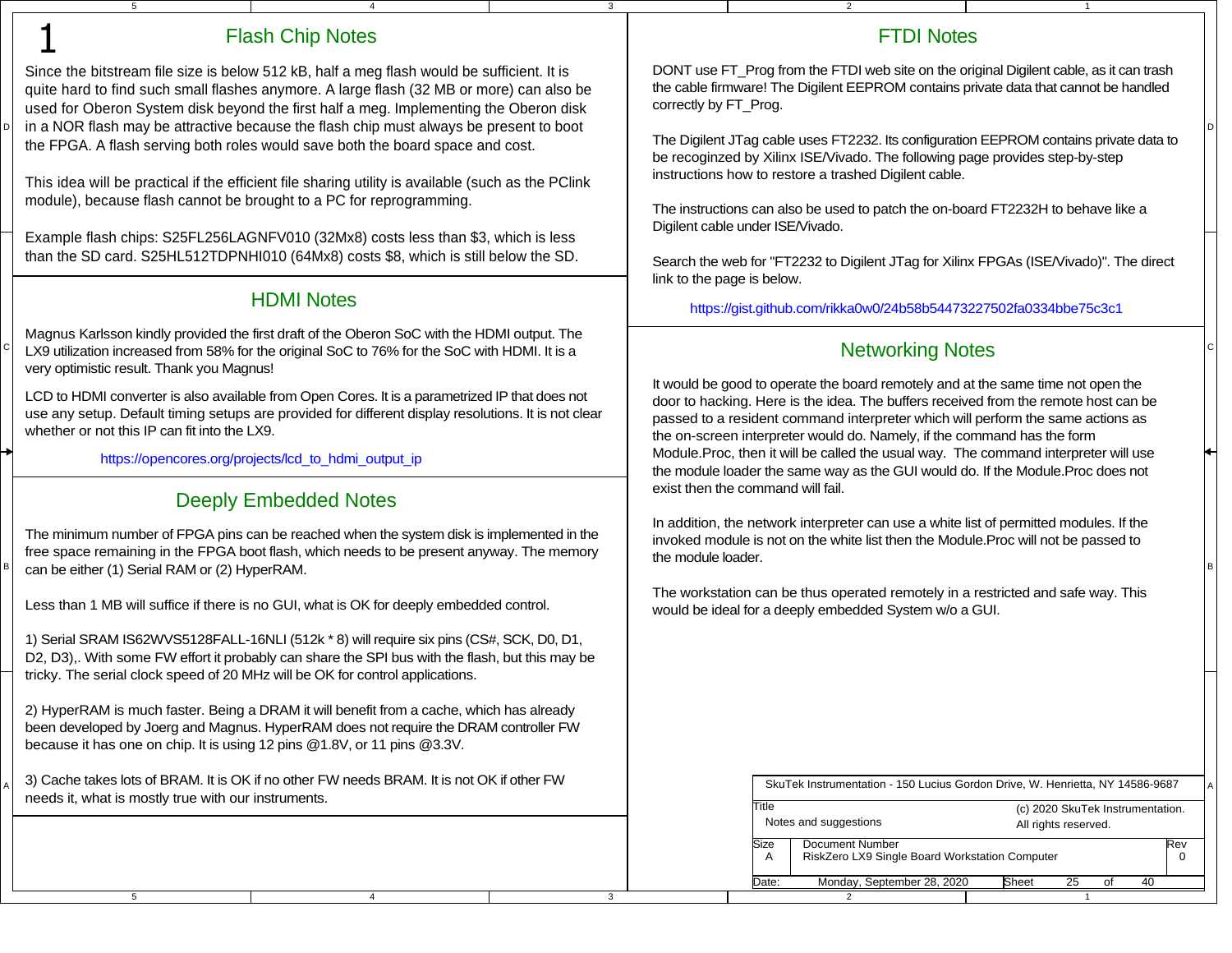## The Oberon SoC

5

D

2

C

B

A

5

Currently, the Oberon SoC exists as a complete reference design occupying the entire Spartan-3 FPGA. There are two possible paths to use this design to implement our own SoCs.

4

3

3

2. Encapsulate the Oberon SoC into a component, resembling the Microblaze Controller Systemby Xilinx, used and discussed by Pong P. Chu in his textbooks.

# Path 1. Adopt the Original Oberon SoC Framework

This path looks tempting. What is more natural than adding new peripherals to the existingframework? But it has substantial drawbacks.

1. This framework was not designed for handling substantial peripherals, which were hardly possible with the original Spartan-3 board. Only the simple controllers were implemented (SPI,PS/2, RS-232, LEDs, a few GPIOs), which needed a few registers each. As few as 16 bytes

2. While it is possible to change the register memory map to provide more space per peripheral,it is not clear if the emulators will follow the suit. It is thus the emulators rather than the SoCitself which are holding off any substantial modifications

# Path 2. Turn The Oberon SoC Into a Component

The alternative path is to encapsulate the SoC "as is" and turn it into the RISC5 Controller System (RCS) resembling the Microblaze Controller System (MCS) by Xilinx. Internally the RCS will stayvery close to the present SoC, providing for good compatibility with the emulators.

B Fpro framework by P.P.Chu will then become available to help implement substantial projects.<br>Because the substantial productivity is and produced within the production of the substantial production of the substantial pro We can provide an RCS interface either identical or highly similar to the MCS interface. The entire

# Coding Style of The Oberon SoC

The original Oberon SoC was written in a terse Verilog using short (mostly single letter) signalnames and few comments. The SoC is much more cryptic than it could have been. On the positiveside, the SoC is of a small size. Restructuring the code is entirely feasible.

# The Problem with Oberon SoC Emulators

A modular firmware framework is unlikely to be followed by the emulators. The emulators implement the official Oberon SoC with all its hardwired addresses. The emulatorsdo not seem to envision a framework supporting a modified SoC. Restructuring the SoC into a

This being the case, emulators are still going to be of some help if the MCS is internally close towhat the emulators are providing.

4

## High Level View of The RISC5 Controller System

1

2



Internally, the RCS will be a close follow up of the original Oberon SoC with the sameinternal addresses. It will stay highly compatible with the legacy Oberon SoC and with the emulators. The SW may require some tweaks, but otherwise it will be largelyportable between the emulators and the RCS Component.

Both the video and the ZBT memory controller will be moved outside the RCS to avoid RCSmodification when either of these is modified.

The Interface Buses will be active only for the addresses of their respective ranges. Therewill be at least FOUR buses.

1. The Internal SoC Bus for accessing local devices (SPI, UART, PS/2, ...) provided forbackward compatibility. Local devices will be enclosed within the RCS.

2. The External Peripheral Bus accessing the non-RCS devices. We will adopt the Fpro busdesign by P.P.Chu either "as is", or with only a few modifications.

3. The RAM Memory Bus connected to Port A of the Multiport ZBT Controller. The Video controller will access the video data through a separate Port B of the Multiport Controller.The Internal Registers of the Video Controller will be mapped to the External Peripheral Bus.

4. The Bootloader Bus for accessing the Bootloader code in the BRAM (named PROM inOberon documentation). Both the bus and the PROM will be enclosed in the RCS.

|                                                                                                                    |  | SkuTek Instrumentation - 150 Lucius Gordon Drive, W. Henrietta, NY 14586-9687 |  |
|--------------------------------------------------------------------------------------------------------------------|--|-------------------------------------------------------------------------------|--|
| <b>Title</b><br>Oberon SoC Notes<br>Size<br>Document Number<br>RiskZero LX9 Single Board Workstation Computer<br>A |  | (c) 2020 SkuTek Instrumentation.<br>All rights reserved.                      |  |
|                                                                                                                    |  | Rev<br>0.1                                                                    |  |
| Sheet<br>Monday, September 28, 2020<br>26<br>Date:<br>40<br>Ωf                                                     |  |                                                                               |  |
|                                                                                                                    |  |                                                                               |  |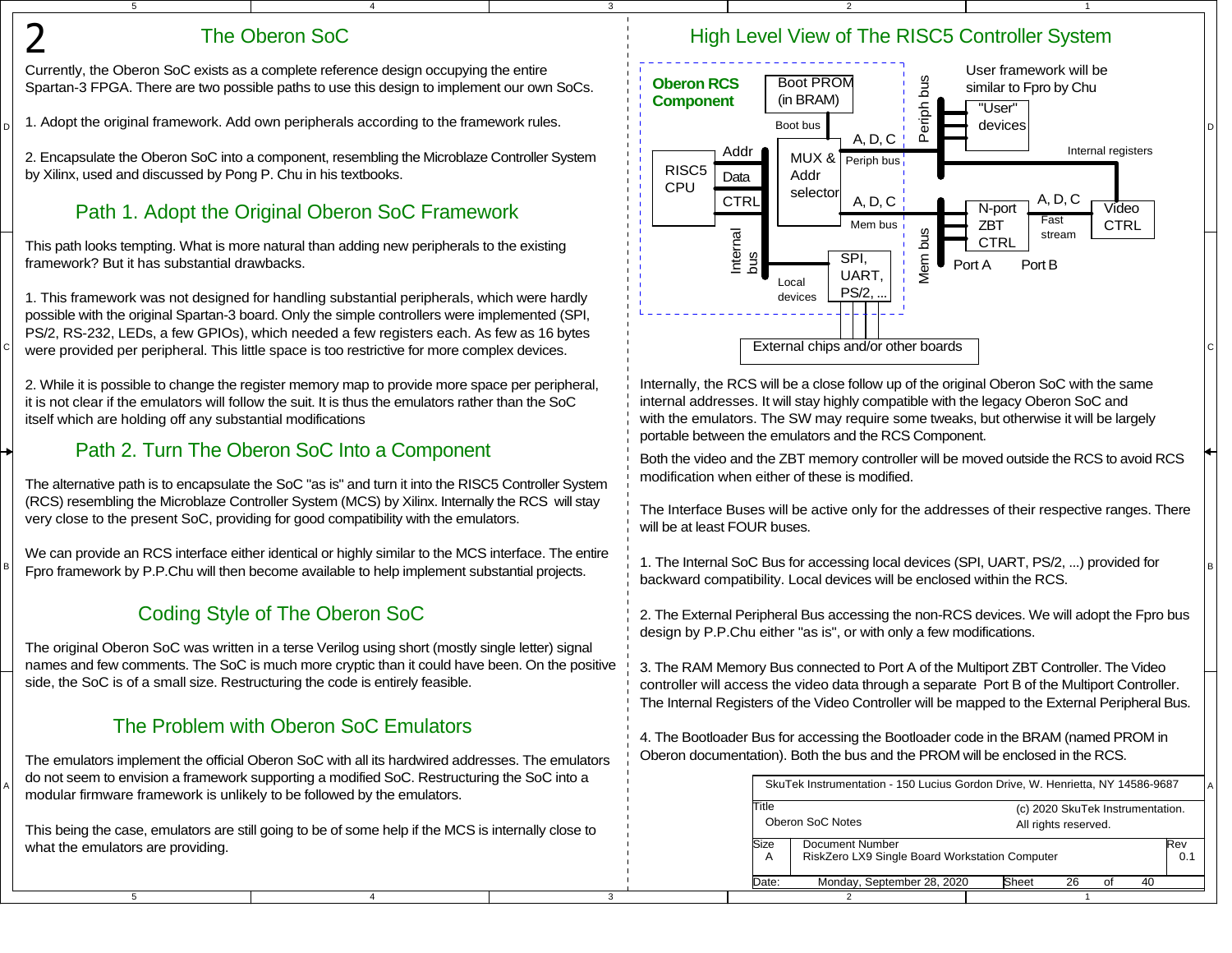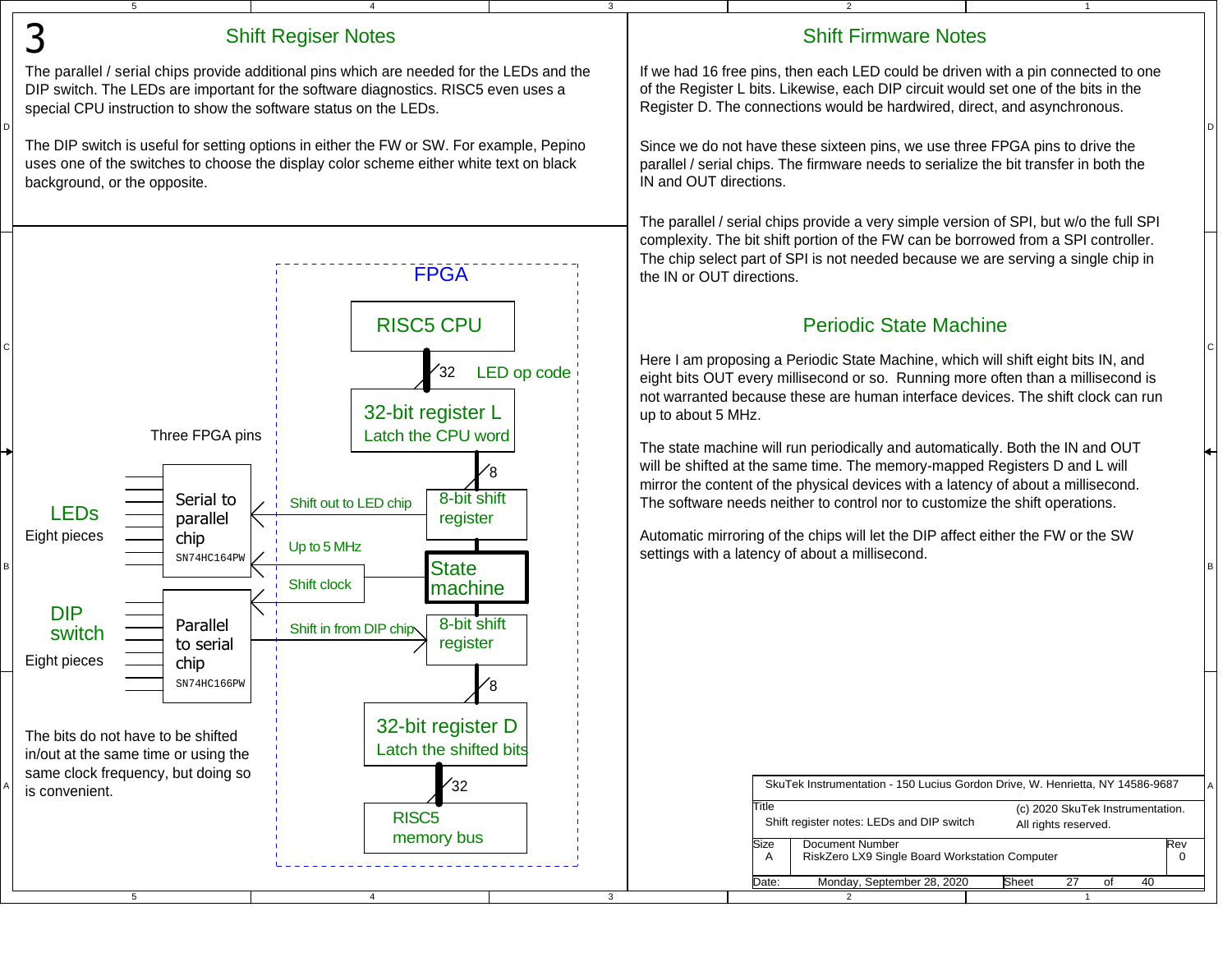| Overview of the Problem by Joerg Straube<br>$\boldsymbol{4}$                                                                                                                                                                                                                                                     | Use Example #2: Wiznet W5300 & W5500, and some WiFi chips                                                                                                                                                                                                                                                                                                             |
|------------------------------------------------------------------------------------------------------------------------------------------------------------------------------------------------------------------------------------------------------------------------------------------------------------------|-----------------------------------------------------------------------------------------------------------------------------------------------------------------------------------------------------------------------------------------------------------------------------------------------------------------------------------------------------------------------|
| Joerg <joerg.straube@iaeth.ch> wrote on Sept/25: The task of an OS is to provide a rather<br/>universal API of the Wifi functionality to the upper client layers. So, the API of the Oberon System to<br/>provide WiFi should be carefully crafted. "reduce it to the max to be useful"</joerg.straube@iaeth.ch> | The niche OS's are helped by shifting all this labor intense and complex SW away from the<br>OS and into the interface chips. Both Wiznet chips are good examples. (See other pages for<br>more such examples in the WiFi domain.) Internally, both chips are running some sort of OS<br>which is not specified. (Some WiFi chips run FreeRTOS, some other run LWIP.) |
| The task of the driver SW is to map this general, universal, OS Wifi API to the chip's specifics.                                                                                                                                                                                                                | So now you get the encapsulated TCP/IP stack and you do not need to develop or maintain<br>this SW yourself. You only need to "talk to the chip". This is great as long as you talk to one                                                                                                                                                                            |
| You can not assume that the different chips offer the same low layer interface.                                                                                                                                                                                                                                  | kind of chip. It would be great if all chips offered the same interface. But they do not.                                                                                                                                                                                                                                                                             |
| As an example: For the TCP/IP functionality in the Unix OS the "sockets" API seems to be a common                                                                                                                                                                                                                | The interfaces of W5300 and W5500 are not the same. But they are sufficiently similar so                                                                                                                                                                                                                                                                              |
| ground. Whenever there is a new Ethernet/IP chip, the chip manufacturer often provides his<br>"sockets" implementation to ease the OS integration.                                                                                                                                                               | they can likely be handled by their drivers. Internally, their TCP/IP engines come from the                                                                                                                                                                                                                                                                           |
| As the Oberon system is NOT Unix, we have two tasks:                                                                                                                                                                                                                                                             | same vendor, so we expect them being highly similar. The remaining details can be then<br>encapsulated and hidden in the drivers.                                                                                                                                                                                                                                     |
| 1) invent a Wifi API for the upper layers                                                                                                                                                                                                                                                                        | There are a few similar chips in the WiFi domain. For example, the TI SimpleLink Wi-Fi                                                                                                                                                                                                                                                                                |
| 2) map this API to the chosen chip's lower layer                                                                                                                                                                                                                                                                 | CC3135MOD, or MicroChip ATWINC15x0. All these chips use BSD socket interface. It means                                                                                                                                                                                                                                                                                |
| Use Example #1: AX88180 by ASIX www.asix.com.tw                                                                                                                                                                                                                                                                  | that the chip specifics can be hidden inside the driver. (Setting up the link parameters, for<br>example.) The buffers exchanged with the chip will not depend on these specifics. So the                                                                                                                                                                             |
| AX88180 is an Non-PCI 32-bit 10/100/1000M Gigabit Ethernet Controller with a 32-bit SRAM-like                                                                                                                                                                                                                    | architecture described in the left column can be realized with these chips.                                                                                                                                                                                                                                                                                           |
| interface. For the host CPU it is either a piece of addressable RAM, or a FIFO. (It supports both<br>addressing modes.) It is a traditional MAC chip, with all the traditional features like CRC calculation,                                                                                                    |                                                                                                                                                                                                                                                                                                                                                                       |
| autonegotiation, etc. It does not provide the on-chip TCP stack. So it is an old style "dumb"                                                                                                                                                                                                                    | The modules mentioned above encapsulate a great portion of the SW which previously was<br>running on the host CPU. The trick of using those chips is that their interfaces look similar to                                                                                                                                                                            |
| interface chip. (Pardon ASIX.) It does not interpret the data buffers. It just passes them both the Tx                                                                                                                                                                                                           | each other, so they hopefully can be wrapped into a common host driver.                                                                                                                                                                                                                                                                                               |
| and Rx ways.                                                                                                                                                                                                                                                                                                     | Use Example #3: A problem with Helpful ASCII Protocols                                                                                                                                                                                                                                                                                                                |
| All the SW is implemented on the host. The low-level driver is responsible for setting up and                                                                                                                                                                                                                    | Some other modules go a step further. They provide an ASCII command interface: (1) the AT                                                                                                                                                                                                                                                                             |
| controlling the interface: duplex vs. half duplex, wire speed, enabling the CRC, enabling jumbo<br>packets, etc. The driver is also setting up the PHY connected to the wire side of the MAC.                                                                                                                    | commands, (2) the BGScript, or (3) LANCIS. The official blurb is "user friendly" and "easy".                                                                                                                                                                                                                                                                          |
|                                                                                                                                                                                                                                                                                                                  | We should not be mislead by this. "User friendly" means less effort up front to achieve initial<br>connections. (See [7] in the WRL-13678 section.) However, while simple applications will be                                                                                                                                                                        |
| The SW driver is taking care of the "chip specifics". The upper layers do not deal with the specific                                                                                                                                                                                                             | easy to achieve, building any sophisticated application with AT commands will likely become                                                                                                                                                                                                                                                                           |
| chip. They delegate the specifics to the driver. For those layers, all the drivers and all chips look<br>the same. The upper layers deal with the content of the buffers, but not with the specifics of                                                                                                          | a huge mess. "Simple result really fast" is the quintesscence of "hobby quality".                                                                                                                                                                                                                                                                                     |
| sending or receiving those buffers.                                                                                                                                                                                                                                                                              | Wrapping the AT commands into a driver is of course possible. We can imagine that the<br>driver will provide BSD sockets to the user, while using the AT commands with the WiFi                                                                                                                                                                                       |
| This scheme provides the chip independence because, lets be honest, all MAC chips are similarly<br>dumb. The chips do not even attempt to help in protocol handling. All the protocol handling is                                                                                                                | module. (Or any other ASCII script which the module is providing.) However, one has to                                                                                                                                                                                                                                                                                |
| implemented in the same upper level SW.                                                                                                                                                                                                                                                                          | doubt the point. The WRL-13678 was built around ESP8266, which can also implement<br>other internal SW, with or without an RTOS. So perhaps a better approach is to invest time                                                                                                                                                                                       |
| This architecture has a very important benefit: There is only one instance (per operating system)                                                                                                                                                                                                                | up front in ESP8266 using its SDK, and then work with the BSD socket interface.                                                                                                                                                                                                                                                                                       |
| of the protocol SW. It can be thoroughly debugged and optimized. There is no danger that the                                                                                                                                                                                                                     | Reprogramming WRL-13678 is barely possible because the module does not provide                                                                                                                                                                                                                                                                                        |
| "helpful driver" will screw the protocol, because the driver is not even trying to help.                                                                                                                                                                                                                         | enough pins for any serious interface. If one really wants to use the ESP8266, then one                                                                                                                                                                                                                                                                               |
| There is also a drawback: Protocol handling is very complex. Protocol SW is taking memory and                                                                                                                                                                                                                    | should rather take the WROOM module which provides access to more pins. WROOM will<br>not directly plug into RiskZero, but it can be put on an expansion board and plugged into                                                                                                                                                                                       |
| also burning lots of CPU power. Development of this SW stack requires lots of work. In practice, all                                                                                                                                                                                                             | the expansion connector.                                                                                                                                                                                                                                                                                                                                              |
| this work comes from the OS developers. Linux or FreeRTOS are well funded and provide the<br>ready-to-use protocol SW to the application developers.                                                                                                                                                             | <b>Conclusion and recommendations</b>                                                                                                                                                                                                                                                                                                                                 |
|                                                                                                                                                                                                                                                                                                                  | RiskZero is not really meant for heavy duty WiFi development. The light duty "hobby quality"<br>WiFi can be pursued with the WRL-13678 which plugs into the provided socket. The                                                                                                                                                                                      |
| This comfortable situation breaks down in case of the Oberon OS, or other niche OS's, where the                                                                                                                                                                                                                  | mid-duty can be pursued with a more serious module on the expansion board. A more                                                                                                                                                                                                                                                                                     |
| core developement labor is scarce and hardly available.<br>(c) 2020 Wojtek Skulski (SkuTek Instrumentation). All rights reserved.                                                                                                                                                                                | powerful motherboard will be needed for heavy duty networking.                                                                                                                                                                                                                                                                                                        |
|                                                                                                                                                                                                                                                                                                                  |                                                                                                                                                                                                                                                                                                                                                                       |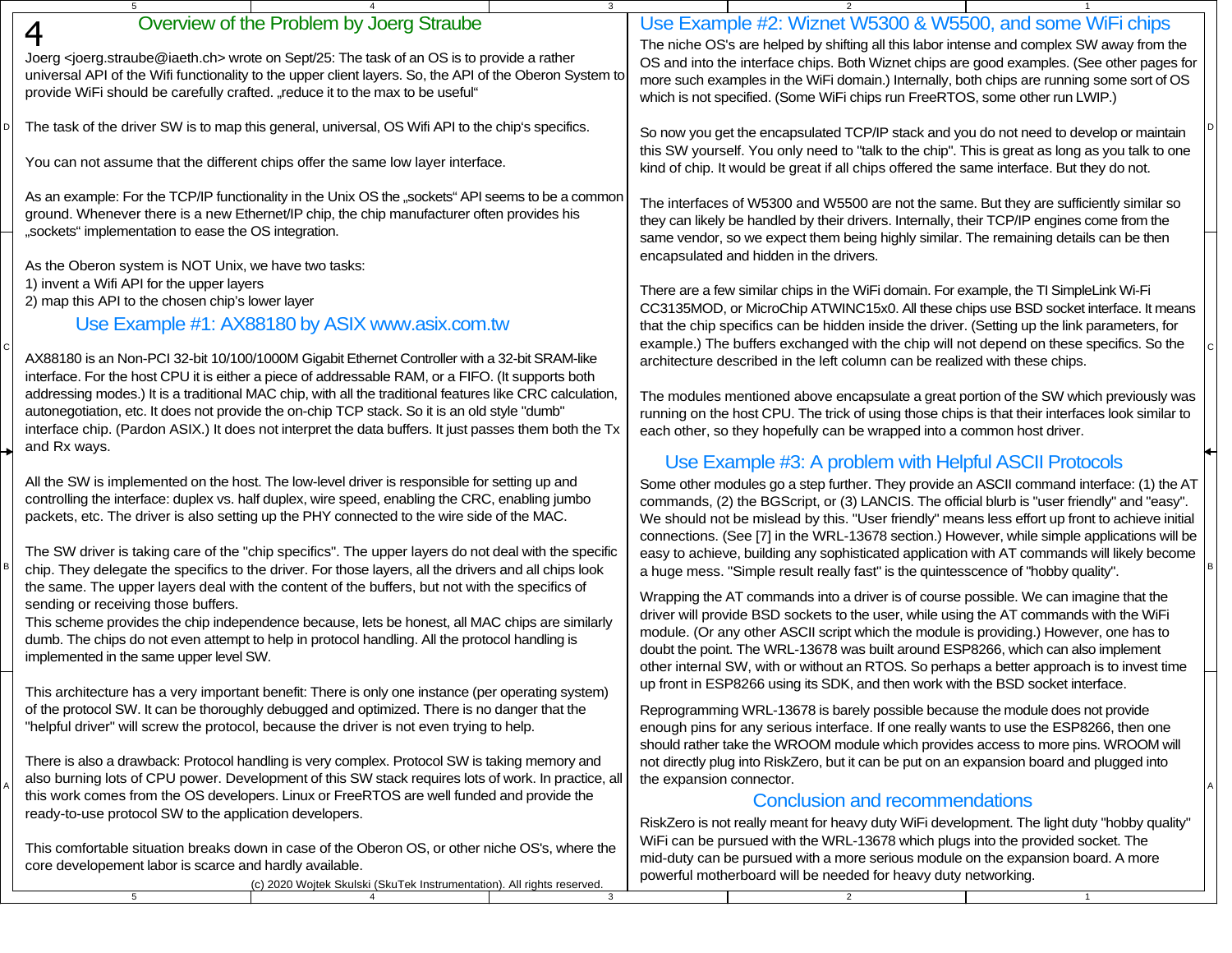| $5\overline{5}$                                              |                                                                                                                                                                                                                                                                        | 3            |                                                                                                                                                                                                                                                                                                                |                                        |  |
|--------------------------------------------------------------|------------------------------------------------------------------------------------------------------------------------------------------------------------------------------------------------------------------------------------------------------------------------|--------------|----------------------------------------------------------------------------------------------------------------------------------------------------------------------------------------------------------------------------------------------------------------------------------------------------------------|----------------------------------------|--|
| 5                                                            | Overview of the WiFi modules                                                                                                                                                                                                                                           |              |                                                                                                                                                                                                                                                                                                                | <b>Assessment of the WiFi Modules</b>  |  |
| servers on chip, plus a flash for storing the web pages.     | Many modules provide the on-chip TCP/IP. Sometimes they also provide the webserver and other                                                                                                                                                                           |              | There are two defining characteristics of the WiFi modules: (1) The electrical interface and<br>(2) the software interface.                                                                                                                                                                                    |                                        |  |
|                                                              | Some modules seem to be pretty bare. Such modules rely on the user to develop the software.                                                                                                                                                                            |              | 1. Electrical Interface<br>Electrical interface is serial: either UART or plain SPI. The high performance SPI (QSPI or                                                                                                                                                                                         |                                        |  |
|                                                              | Programming-wise, the WiFi modules can be roughly divided into three categories.                                                                                                                                                                                       |              | SDIO) is rare. I have not seen any parallel interface, like a SRAM bus similar to Wiznet<br>W5300. This is because the module vendors can count on either UART or plain SPI always<br>being offered by any CPU. Moreover, the lean interface is easier to break off to an add-on                               |                                        |  |
| which can run a standalone application.                      | 1. Module which uses not just a radio Network Processor, but also a general purpose MCU                                                                                                                                                                                |              | module with a cable. The module can be thus added retroactively. Multiwire memory bus<br>would require a dedicated motherboard.                                                                                                                                                                                |                                        |  |
| These modules are further subdivided into:                   | 2. Modules which provide just a newtork CPU and are not capable of a standalone application.                                                                                                                                                                           |              | Occasionally I have seen a USB interface, but it was marked "future". I do not recall<br>seeing I2C. Apparently SPI is better serving the role than I2C, and it is probably better<br>supported by the CPU vendors.                                                                                            |                                        |  |
| AT strings.                                                  | 2.1 Modules implement an ASCII command language, for example the AT modem commands. (AT<br>= "attention".) ASCII command strings can also implement a custom set of keywords other than                                                                                |              | UART speed can range from 115 kbauds to about 1 Mbaud, and rarely higher. This is<br>probably due to scarcity of fast UARTs at the CPU side. SPI speed can range to 48 MHz,<br>but usually it is up to about 25 MHz. A multiwire SPI would help, but it is rare.                                               |                                        |  |
| 2.2 Modules which require a full development system.         |                                                                                                                                                                                                                                                                        |              | 2. Software Interface at the Module side                                                                                                                                                                                                                                                                       |                                        |  |
|                                                              | <b>Electrical Interface of WiFi modules</b>                                                                                                                                                                                                                            |              | Since the module is linked to the CPU, software Interface has two parts. 1) software<br>running on the module, and 2) software running on the CPU.                                                                                                                                                             |                                        |  |
| UART. I have not seen the memory-mapped modules yet.         | The Host Interface of the WiFi module can be SPI, enhanced SPI (dual or quad), SDIO, or                                                                                                                                                                                |              | 2.1.1 The lowest level software running on the module is taking care of controlling the<br>WiFi, formatting, sending, and receiving the packets. It is always provided.                                                                                                                                        |                                        |  |
| hardly "modules" anymore, but rather Single Board Computers. | Some modules also provide GPIO pins or ADC inputs. Such modules can implement a<br>standalone application. They also provide a programmable CPU and internal flash. These are                                                                                          |              | 2.1.2 The "communication layer" can take one of three forms, which can be named<br>"communication protocol".                                                                                                                                                                                                   |                                        |  |
|                                                              | Ready-to-use Commands, versus using a Development System                                                                                                                                                                                                               |              | 2.1.2.a Low performance modules using UART often provide AT commands. These seem<br>pretty similar across the UART modules, though I am not sure how universal they are.                                                                                                                                       |                                        |  |
|                                                              | Wiznet or SparkFun modules are operated over UART with AT commands. The AT commands let<br>you *use* the modules rather than *develop* for them. The path to initial success is much<br>shorter. The performance will be very limited, because these are UART modules. |              | 2.1.2.b Some higher performance modules (Silicon Labs) provide ASCII BGscript, which is<br>much better readable, but hardly universal. Another example is Lantronix. They provide<br>LACIS, which is again a script interface. It is quite heavy weight.                                                       |                                        |  |
| development requires more up front effort.                   | The modules with the BSD socket interface will provide higher performance, but the                                                                                                                                                                                     |              | 21.2.c The third solution is to expose the module's registers and FIFOs in the form of the<br>BSD sockets, which the host CPU is writing and reading. This is similar to the copper<br>Wiznet W5500 or W5300.                                                                                                  |                                        |  |
|                                                              | <b>Leveraging the W5500 Oberon SW</b>                                                                                                                                                                                                                                  |              |                                                                                                                                                                                                                                                                                                                | 3. Software Interface at the Host side |  |
|                                                              | The WiFi modules with BSD sockets are close to W5300 (with RAM interface) and even more to<br>W5500 (with SPI interface). The Oberon SW developed for W5500 can be ported to the<br>BSD-style modules. With some effort one can even develop a common API.             |              | The SW at the host side must use the module's services. If the module is operated with AT<br>commands, then the host must send such commands and receive the responses. If the<br>module uses the BSD sockets, then the host must service these, using the API for sending<br>and receiving the needed values. |                                        |  |
|                                                              | (c) 2020 Wojtek Skulski (SkuTek Instrumentation).<br>All rights reserved.                                                                                                                                                                                              |              | It means that the Host side application depends on the module. It would be nice, though<br>probably difficult, to define an API to "any module".                                                                                                                                                               |                                        |  |
| 5                                                            | $\overline{4}$                                                                                                                                                                                                                                                         | $\mathbf{3}$ | $\overline{2}$                                                                                                                                                                                                                                                                                                 | $\mathbf{1}$                           |  |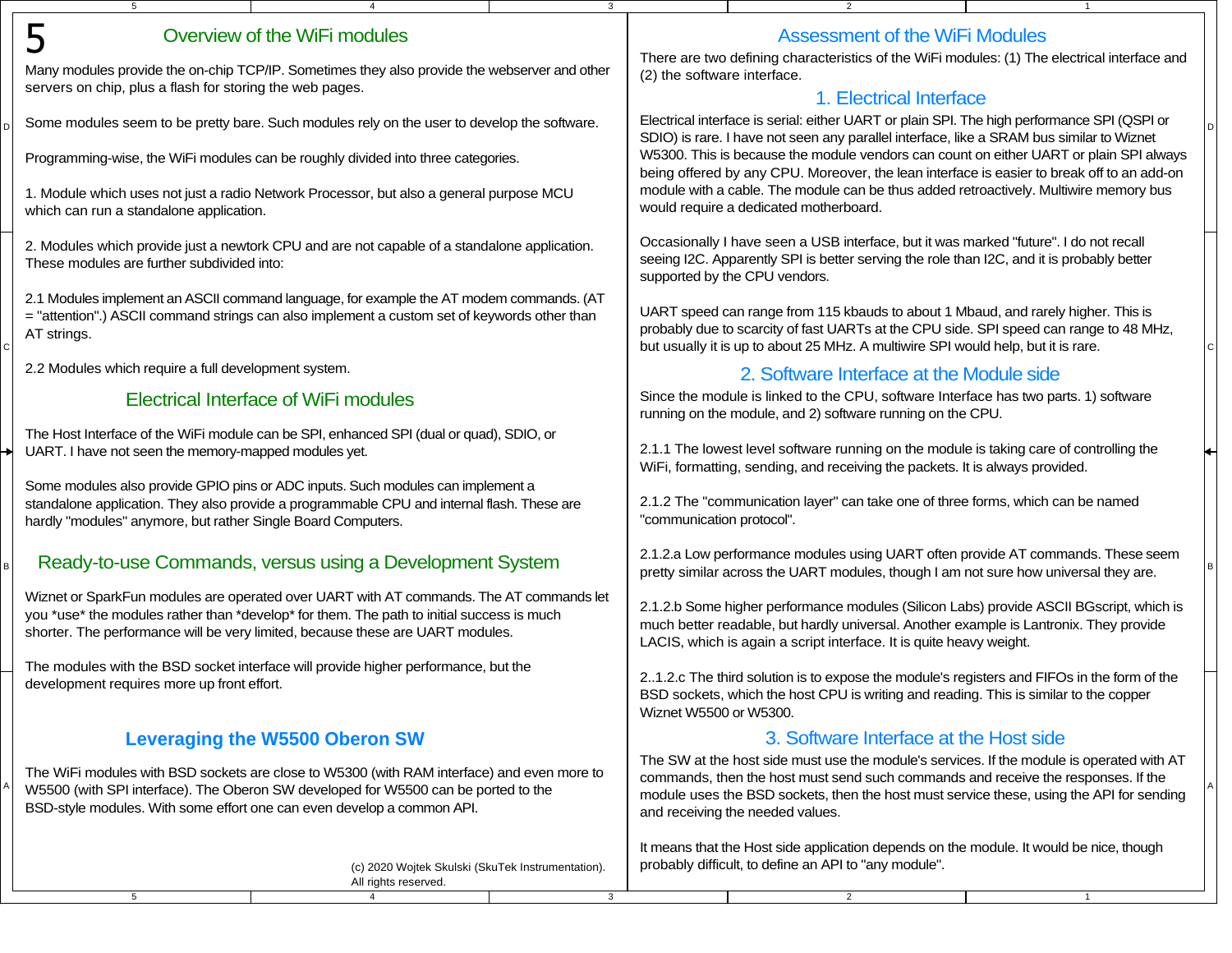| WiFi over UART: Two Wiznet modules<br>6                                                                                                                                                                                                                                             | MicroChip ATWINC15x0, WiFi (SPI up to 48 MHz)                                                                                                                                                                                                                                                                                      |  |
|-------------------------------------------------------------------------------------------------------------------------------------------------------------------------------------------------------------------------------------------------------------------------------------|------------------------------------------------------------------------------------------------------------------------------------------------------------------------------------------------------------------------------------------------------------------------------------------------------------------------------------|--|
| Two WizNet WiFi modules use UART rather than SPI, even though SPI is pinned out.                                                                                                                                                                                                    | \$8 @DigiKey. MicroChip ATWINC15x0 (four different modules). Host interface is SPI up to 48<br>MHz. UART is used for debugging. WiFi and TCP/IPv4 are embedded on chip. It is possible to                                                                                                                                          |  |
| Both Wiznet modules have two UARTs. UART1 for communication, UART0 for debugging and<br>upgrading the internal firmware. Communication uses AT Commands.                                                                                                                            | bypass these and use a TCP/IP stack running on the host.<br>MicroChip ATWINC3400, WiFi and BLE (SPI up to 48 MHz)                                                                                                                                                                                                                  |  |
| Both modules are SMT. Breakup boards and shields are available, for example for Arduino.                                                                                                                                                                                            | \$11 @DigiKey. Very similar to ATWINC15x0. Good documentation. ATWINC3400 Wi-Fi®                                                                                                                                                                                                                                                   |  |
| Documentation is much below the acceptable levels. The AT command reference is available,<br>but w/o much discussion. The web server example for Arduino (built with AT commands) is<br>sketchy and barely readable. They did not even bother to avoid Chinese characters in the    | Network Controller Software Design Guide is very well written. It is most likely the same<br>as the other ATWINC.                                                                                                                                                                                                                  |  |
| screen shots.                                                                                                                                                                                                                                                                       | There is now a separate page devoted to ATWINC                                                                                                                                                                                                                                                                                     |  |
| The programming examples in C are missing. There is no SDK, even though their AT firmware<br>must have been developed under an SDK. The data sheets are short and incomplete.                                                                                                       | TI SimpleLink Wi-Fi CC3135MOD Dual-Band Network Processor (SPI)                                                                                                                                                                                                                                                                    |  |
| WizFi310 with UART up to 921 kbps                                                                                                                                                                                                                                                   | This module provides integrated Wi-Fi® and internet protocols.                                                                                                                                                                                                                                                                     |  |
| WizFi310. Internal TCP / IP stack: ARP, IP, ICMP, TCP, UDP, DHCP CLIENT, DHCP SERVER, DNS<br>and other etc. It supports AP mode and Station mode. It provides AT commands. The baud rate<br>of module serial port up to 921,600 bps. The data sheet says that MQTT and SSL are also | \$15 @DigiKey. The module provides the Network Processor but not the Application Processor.<br>Control SW lives on the Host. It is supported with SimpleLink Developers Ecosystem for Host<br>SW development. (I wonder which hosts are supported.)<br>- The antenna must be implemented on the motherboard. (Chip antenna is OK.) |  |
| provided. However, I cannot find any documents on these high level features.<br>Price: ~\$14 with PCB antenna, ~\$15 with antenna connector.                                                                                                                                        | $-802.11a/b/g/n: 2.4 GHz and 5 GHz$<br>- HTTPs server, mDNS, DNS-SD, DHCP                                                                                                                                                                                                                                                          |  |
| WizFi310 Programmer Guide is available as a Wiki page. it describes the AT commands, but in a<br>murky and incomplete way.                                                                                                                                                          | - IPv4 and IPv6 TCP/IP stack<br>- 16 BSD sockets (fully secured TLS v1.2 and SSL 3.0)<br>- UDP: 16 Mbps; TCP: 13 Mbps                                                                                                                                                                                                              |  |
| http://wizwiki.net/wiki/doku.php?id=products:wizfi310:wizfi310pg:start                                                                                                                                                                                                              | TI SimpleLink Wi-Fi CC3235MODxx Dual-Band WiFi Microcontrollers                                                                                                                                                                                                                                                                    |  |
| WizFi360 with UART up to 2 Mbps                                                                                                                                                                                                                                                     | These modules can be standalone. They provide the on-chip ARM MCU. Quite complex.                                                                                                                                                                                                                                                  |  |
| WizFi360 = similar to WizFi310, but UART rate is up to 2 Mbps. Unlike the WizFi310, this module<br>has several GPIO pins which can be controlled over UART with AT commands. These can be<br>useful for debugging.<br>Same price with or w/o antenna: ~\$3.30/ea.                   | \$20 @DigiKey. Network Processor AND the 80 MHz ARM M4 Application Processor with 256<br>kB RAM. All SW lives on the Module. The WiFi details are as above. There are four<br>combinations of "A" and "F":<br>The "A" variants provide an integrated antenna.                                                                      |  |
| WizFi360 Programmer Guide is NOT available as a Wiki page. The PDF is provided instead,                                                                                                                                                                                             | The "F" variants provide 1 MB flash for ARM code storage.<br>Interfaces: SD/MMC, camera, SPI, I2C, I2S, UART, 4-channel ADC.                                                                                                                                                                                                       |  |
| similar to WizFi310. The document is pretty murky. It is not even hobby quality. It is much below.                                                                                                                                                                                  | Murata LBWA1KL1FX                                                                                                                                                                                                                                                                                                                  |  |
| Seeed Studio WiFi, Linklt MT5931<br>This WiFi module has something to do with Raspberry Pi. It is offered from many sources                                                                                                                                                         | WiFi w/o TCP/IP stack on module. SDIO Host interface @25 MHz (quad SPI). Uses                                                                                                                                                                                                                                                      |  |
| (Seeed, Amazon, Arrow). Price varies from \$0.99 promotion by Seed, to about ~\$20 regular.<br>It is hard to find any info besides the 1-page infomercial.                                                                                                                          | Cypress CYW43364. Requires Cypress SDK. High data rate 65 Mbps PHY data<br>rate on WiFi. Module w/o antenna \$9.50 @ DigiKey.                                                                                                                                                                                                      |  |
| The original outlet seems to be MediaTek. Their Mediatek LINKIT ASSIST 2502 is available from<br>DigiKey, part number 102990179-ND, where I found a 75-page manual. It is a regular                                                                                                 | https://wireless.murata.com/products/rf-modules-1/embedded-wi-fi-1/type-1fx.html                                                                                                                                                                                                                                                   |  |
| development platform with the embedded OS, Eclipse, compilers, etc. Nothing seems to be<br>ready for the end user. It looks like heavy development. Stay away.                                                                                                                      | Assessment: No embedded TCP stack. Stay away.<br>(c) 2020 Wojtek Skulski (SkuTek Instrumentation).<br>All rights reserved.                                                                                                                                                                                                         |  |
| 5 <sub>5</sub><br>$\overline{4}$                                                                                                                                                                                                                                                    | $\mathbf{3}$<br>$\overline{2}$<br>$\overline{1}$                                                                                                                                                                                                                                                                                   |  |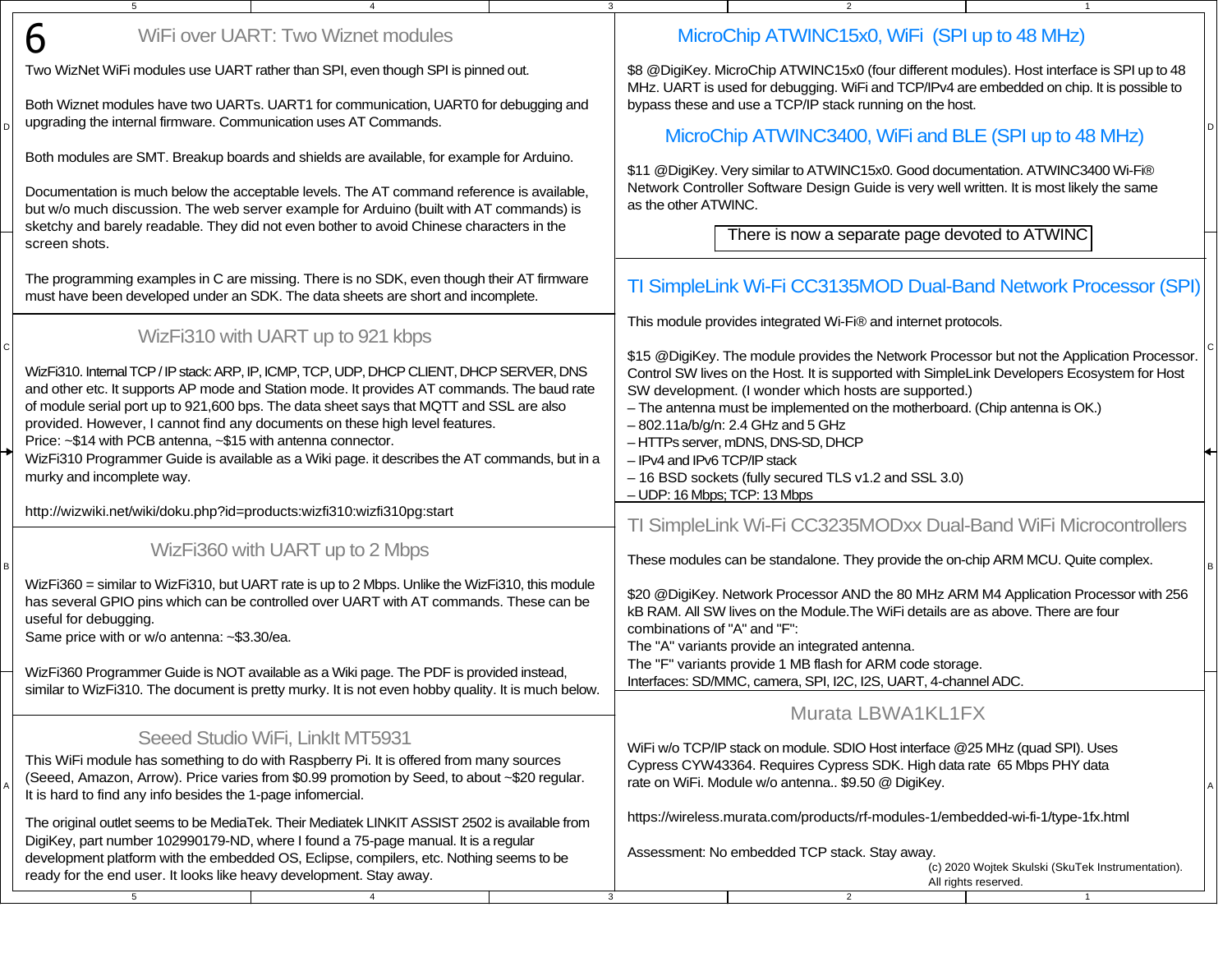| 5<br>$\overline{a}$                                                                                                                                                                 | 3<br>2                                                                                                                                                                               |  |  |  |
|-------------------------------------------------------------------------------------------------------------------------------------------------------------------------------------|--------------------------------------------------------------------------------------------------------------------------------------------------------------------------------------|--|--|--|
| Silicon Labs WF111                                                                                                                                                                  | Lantronix xPico XPCW100x with SPI (25 MHz) or UART (921 kbaud)                                                                                                                       |  |  |  |
| \$10 @ DigiKey. WF111 provides a low cost and simple Wi-Fi solution for devices that                                                                                                | https://www.lantronix.com/products/xpico-wi-fi/                                                                                                                                      |  |  |  |
| run an operating system and a TCP/IP stack on-board . Bluegiga also provides<br>WF111 drivers for the Linux operating system.                                                       | About \$30/ea @ DigiKey. They claim "there is virtually no need to write a single line of code,<br>translating to a much lower development cost and faster time-to-market."          |  |  |  |
| Assessment: I prefer a module which provides TCP/IP stack on module. Stay away.                                                                                                     | Host interface: master SPI up to 30 MHz, slave SPI up to 25 MHz, or UART up to 921 kbps.                                                                                             |  |  |  |
| Silicon Labs WF121                                                                                                                                                                  | Tx current 380 mA (integration Guide, page 40).                                                                                                                                      |  |  |  |
| \$18 @ DigiKey. WF121 is a self-contained Wi-Fi module providing a fully integrated 2.4GHz<br>802.11 b/g/n radio and a 32-bit microcontroller (MCU) platform. WF121 allows end user | Software (data sheet p. 32): web server (for setting up), DHCP client or server, many<br>others but marked "future" on p.32.                                                         |  |  |  |
| applications to be embedded onto the on-board 32-bit microcontroller either using a simple                                                                                          |                                                                                                                                                                                      |  |  |  |
| BGScriptTM scripting language or for more sophisticated applications; ANSI C-language.                                                                                              | Can access the WiFi as client, and be accessed by up to four clients at the same time. It<br>means it can be hub for up to four other WiFi devices.                                  |  |  |  |
| Embedded PIC32 Microchip PIC32MX695H.<br>. Host interfaces:                                                                                                                         | Page 34: AT commands are provided. Another option: "transparent tunnel" where the host<br>just writes the data to the module.                                                        |  |  |  |
| 20 Mbps UART                                                                                                                                                                        |                                                                                                                                                                                      |  |  |  |
| SPI up to 40 MHz (data sheet page 13 and 21)<br>USB on-the-go (useless for Oberon System, but can be used for keyboard / mouse)                                                     | Page 35: Web pages are stored on the unit. Custom web pages are supported with data<br>being sent or received to a connected host device.                                            |  |  |  |
| . Peripheral interfaces:<br>GPIO, AIO and timers                                                                                                                                    | Page 36: Lantronix Application Toolbox for IoT solutions (LATIS) enables customization of                                                                                            |  |  |  |
| I2C, SPI and UART                                                                                                                                                                   | the end user product without the need to use an SDK or write software. LATIS is                                                                                                      |  |  |  |
| Ethernet with RMII interface to external PHY                                                                                                                                        | described in the User Guide Rev. L on page 86.                                                                                                                                       |  |  |  |
| Embedded TCP/IP and 802.11 MAC stacks: IP, TCP, UDP, DHCP and DNS protocols                                                                                                         |                                                                                                                                                                                      |  |  |  |
| . BGAPI host protocol for modem like usage                                                                                                                                          | Page 104 of User Guide Rev. L: Customizing the embedded web site.                                                                                                                    |  |  |  |
| . BGScript scripting language or native C-development for self-contained applications                                                                                               |                                                                                                                                                                                      |  |  |  |
|                                                                                                                                                                                     | Command reference starts on UG p.109 and ends on p.144. It looks very heavy weight.                                                                                                  |  |  |  |
| Three ways to use the module: Host (p. 21), embedded script (p. 21), or native application.                                                                                         | <b>Lantronix xPico Documentation</b>                                                                                                                                                 |  |  |  |
| Assessment: BGScript looks promising. All the other features will require C development<br>which can be labor intense                                                               | https://www.lantronix.com/products/xpico-wi-fi/#tab-docs-downloads                                                                                                                   |  |  |  |
|                                                                                                                                                                                     |                                                                                                                                                                                      |  |  |  |
|                                                                                                                                                                                     | There are two versions of the xPico Embedded Device Server User Guide, "Revision E                                                                                                   |  |  |  |
|                                                                                                                                                                                     | December 2017" or "Revision L March 2018". They are quite different. The later one                                                                                                   |  |  |  |
|                                                                                                                                                                                     | provides more user-friendliness. The embedded setup web pages are pretty impressive.                                                                                                 |  |  |  |
|                                                                                                                                                                                     | The Integration Guide xPico_IG.pdf provides details on the PCB layout. There seem to be the                                                                                          |  |  |  |
|                                                                                                                                                                                     | SMT modules and the 40-pin connector modules. The pin assignment is provided in the IG.                                                                                              |  |  |  |
|                                                                                                                                                                                     | Lantronix pin compatible WiFi and copper                                                                                                                                             |  |  |  |
| Lantronix xPico Arduino and Raspberry Pi Test Boards                                                                                                                                |                                                                                                                                                                                      |  |  |  |
| https://www.lantronix.com/products/xpico-wi-fi/#tab-docs-downloads                                                                                                                  | Lantronix xPico plug-in modules can be interchanged in the product. Product Brief says:<br>"All members of the xPico product family use the same pin compatible interface, providing |  |  |  |
| The Arduino eval board is named a "shield". the Rpi test board is named a "plate". There are                                                                                        | unmatched flexibility whether it is Wi-Fi or Ethernet."                                                                                                                              |  |  |  |
| example programs and User Guides in the above directory.                                                                                                                            |                                                                                                                                                                                      |  |  |  |
|                                                                                                                                                                                     | The wired Ethernet xPico uses only the UART for host interface. SPI is not provided. It                                                                                              |  |  |  |
| Arduino is probably the best way to evaluate and develop the xPico.                                                                                                                 | will be sluggish. There is little benefit in looking in this direction.                                                                                                              |  |  |  |
|                                                                                                                                                                                     | (c) 2020 Wojtek Skulski (SkuTek Instrumentation).<br>All rights reserved.                                                                                                            |  |  |  |
| 5<br>$\overline{4}$                                                                                                                                                                 | $\overline{2}$<br>3<br>$\mathbf{1}$                                                                                                                                                  |  |  |  |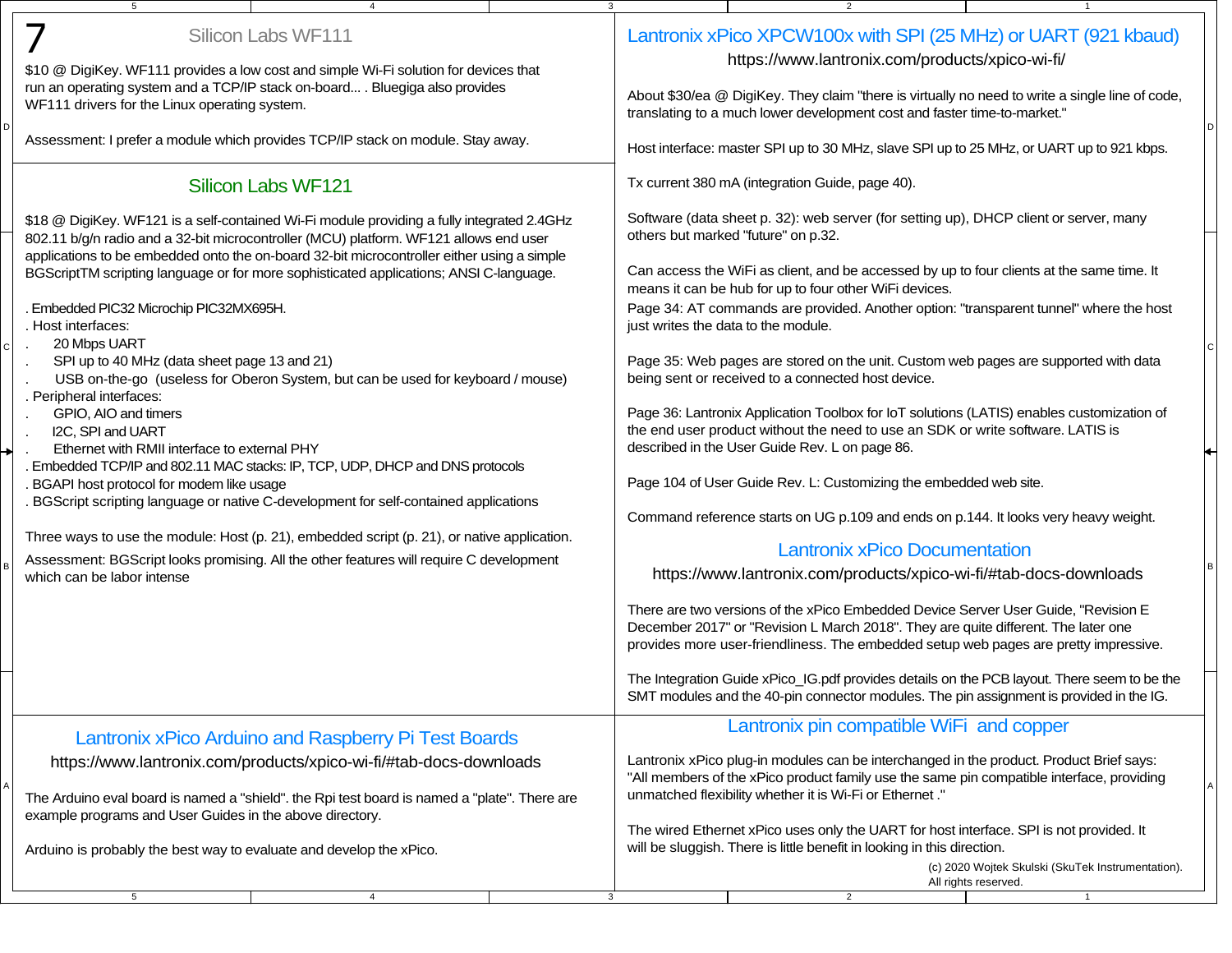| 8<br>MicroChip ATWINC15x0, WiFi (SPI up to 48 MHz)                                                                                                                                                                                                                                                                                                                                                                                      |                             | <b>Advanced ATWINC Programming Examples</b>                                                                                                                                                                                                            |                                                                           |  |
|-----------------------------------------------------------------------------------------------------------------------------------------------------------------------------------------------------------------------------------------------------------------------------------------------------------------------------------------------------------------------------------------------------------------------------------------|-----------------------------|--------------------------------------------------------------------------------------------------------------------------------------------------------------------------------------------------------------------------------------------------------|---------------------------------------------------------------------------|--|
| https://www.microchip.com/wwwproducts/en/ATWINC1500                                                                                                                                                                                                                                                                                                                                                                                     |                             | Software Programming Guide dated 2020 shows basic operations (connecting, opening<br>sockets, etc.). After that, it shows more complex examples.                                                                                                       |                                                                           |  |
| \$8 @DigiKey. MicroChip ATWINC15x0 (four different modules). Host interface is SPI up to 48<br>MHz. UART is used for debugging. WiFi and TCP/IPv4 are embedded on chip. It is possible to<br>bypass these and use the TCP/IP stack running on the host.                                                                                                                                                                                 |                             | Advanced Examples on Page 39 of Software Programming Guide dated 2020. Most<br>examples are supported only on ATWINC15x0.                                                                                                                              |                                                                           |  |
| Documentation is available from Microchip (link above). It looks good. The app note AN2907<br>explains how to program the host in C to drive the ATWINC15x0.                                                                                                                                                                                                                                                                            | • Exosite Cloud Application | • Growl client - example using RESTful API over SSL (essential for IoT application)<br>• HTTP client file downloader application                                                                                                                       |                                                                           |  |
| The AN5305 Software Programming Guide looks a bit more accessible than AN2907.                                                                                                                                                                                                                                                                                                                                                          |                             | • IoT temperature and Qtouch® sensor demo application using an Android app<br>• MQTT chat client - send and receive IoT information using the MQTT protocol                                                                                            |                                                                           |  |
| AN5305 ATWINC15x0/ATWINC3400 Wi-Fi® Network Controller Software Programming Guide<br>dated 2020 pertains to BOTH chips, the 15x0 and 3400. They say on page 1:                                                                                                                                                                                                                                                                          | · PubNub Cloud application  | • OTA firmware upgrade - ATWINC15x0/ATWINC3400 firmware upgrade via OTA server<br>• SSL client connection - Set up an SSL client connection                                                                                                            |                                                                           |  |
| "All the listed examples and folder structure/files are similar for both WINC15x0 and<br>ATWINC3400. The diagrams and console logs in this document refer to ATWINC15x0."                                                                                                                                                                                                                                                               |                             | . Weather client – get the current weather information from the network provider<br>and utilize the IO1 sensor device<br>. Wi-Fi serial - useful for chatting or controlling a remote device                                                           |                                                                           |  |
| The architecture is similar to Wiznet W5500. Host writes to BSD-like sockets using SPI. The<br>W5500 software in Oberon exists. I can be customized for WINC modules.                                                                                                                                                                                                                                                                   |                             | • Enterprise security - for details, refer to the ATWINC Enterprise Security Application Note<br>. Simple Roaming and ALPN - for details, refer to the ATWINC3400 Wi-Fi/BLE<br>Network Controller - Software Design Guide                              |                                                                           |  |
| The user must write the callback functions which the driver is calling. See AN2907 page 7.<br>Looks complex. I counted 14 header files on page 10, and eight C-source files on page 12.                                                                                                                                                                                                                                                 |                             | • ALPN connect example - demonstrates TLS ALPN extension to negotiate secure protocol<br>(HTTP/2(preferred) or HTTP/1.1) between client and server                                                                                                     |                                                                           |  |
| MicroChip ATWINC3400, WiFi and BLE (SPI up to 48 MHz)                                                                                                                                                                                                                                                                                                                                                                                   |                             | Assessment of the ATWINC Programming Examples                                                                                                                                                                                                          |                                                                           |  |
| https://www.microchip.com/wwwproducts/en/ATWINC3400                                                                                                                                                                                                                                                                                                                                                                                     |                             | These applications are not providing a general purpose Web interface on the host (HTTP<br>server, web browser, telnet, etc.).                                                                                                                          |                                                                           |  |
| \$11 @DigiKey. Very similar to ATWINC15x0. Good documentation (link above).                                                                                                                                                                                                                                                                                                                                                             |                             | The examples are customized for doing just one thing, Some of these applications are                                                                                                                                                                   |                                                                           |  |
| ATWINC3400 Wi-Fi® Network Controller Software Design Guide is dated 2019. It most likely<br>was superseded by the other document dated 2020.                                                                                                                                                                                                                                                                                            |                             | like an instrument, which gathers data and sends to the cloud or to Android phone. This<br>is basically the essence of a dedicated instrument.                                                                                                         |                                                                           |  |
| Asssessment: Both ATWINs provide WiFi. Example applications are all running on the 15x0,<br>but not quite on 3400 (probably too new). So it is better to focus on the 15x0.                                                                                                                                                                                                                                                             |                             | For example, Wi-Fi Serial reads input from the serial interface and sends it via a Wi-Fi<br>connection and the terminal window will display the messages which you typed or<br>received. It can be useful for chatting or controlling a remote device. |                                                                           |  |
| Microchip MRF24WG0MA, WiFi (SPI up to 54 MHz)                                                                                                                                                                                                                                                                                                                                                                                           |                             |                                                                                                                                                                                                                                                        |                                                                           |  |
| \$30 from Digilent. This module is available from Digilent. It is a PMOD which you can plug into<br>any of the three RiskZero PMOD sockets. The module can be ordered directly from Digilent,<br>or from the distributors. The technical data and the inventory per distributor is on the<br>following page. I am not discussing it any further because the data sheet, schematics, and<br>libraries are available from the link below. |                             |                                                                                                                                                                                                                                                        |                                                                           |  |
| https://store.digilentinc.com/pmodwifi-wifi-interface-802-11g/                                                                                                                                                                                                                                                                                                                                                                          |                             |                                                                                                                                                                                                                                                        | (c) 2020 Wojtek Skulski (SkuTek Instrumentation).<br>All rights reserved. |  |
| 5<br>$\overline{4}$                                                                                                                                                                                                                                                                                                                                                                                                                     | 3                           | $\overline{2}$                                                                                                                                                                                                                                         | $\mathbf{1}$                                                              |  |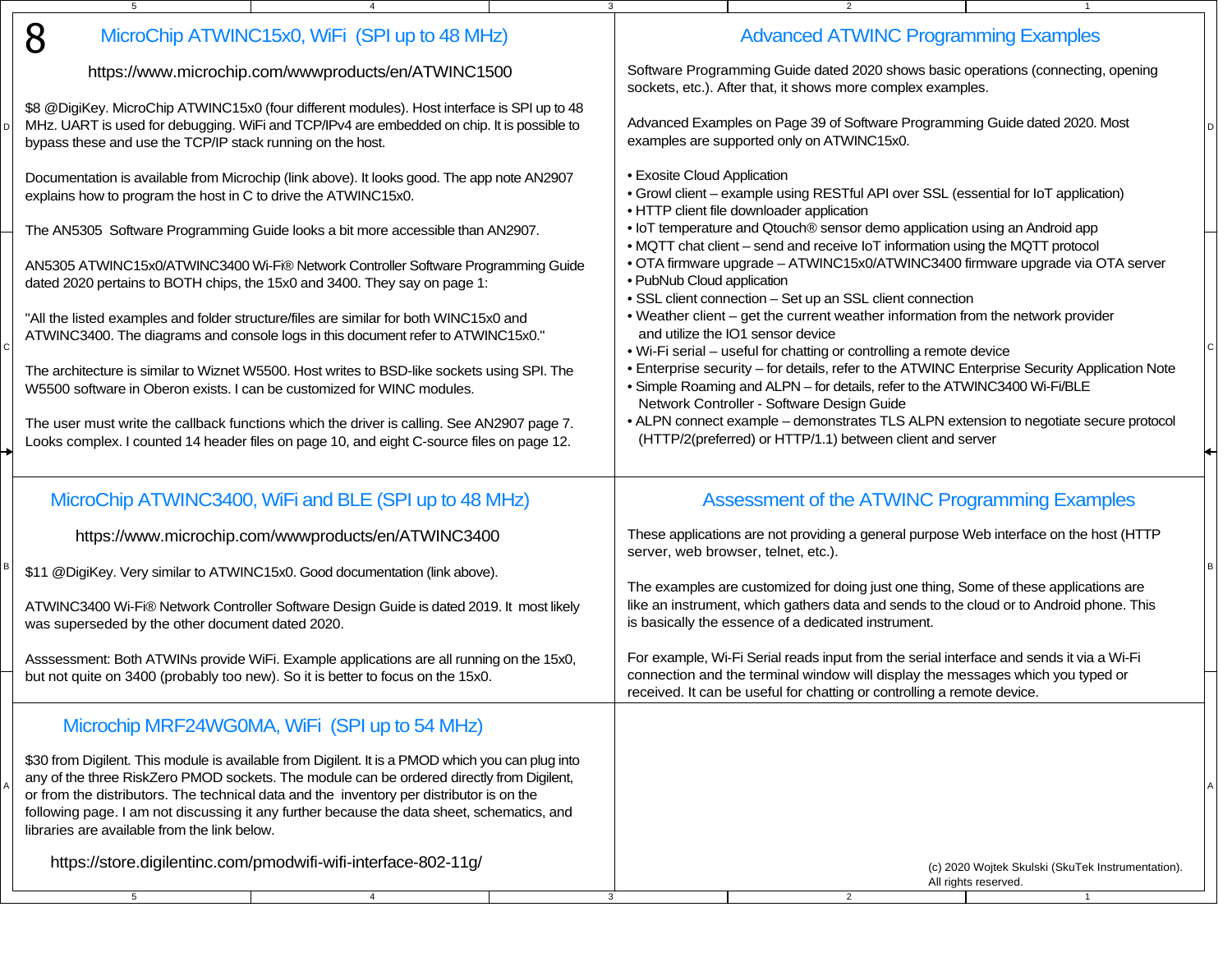| 9                                                                                                                                                                                                                                                                                   | Espressif ESP8266EX Processor and Radio-on-chip                                                                                                                                                                                                                                                                                                             |                                  |                                                                                           | <b>ESP8266</b> assessment                                                                                                                                                                                                                                                                                              |  |  |  |
|-------------------------------------------------------------------------------------------------------------------------------------------------------------------------------------------------------------------------------------------------------------------------------------|-------------------------------------------------------------------------------------------------------------------------------------------------------------------------------------------------------------------------------------------------------------------------------------------------------------------------------------------------------------|----------------------------------|-------------------------------------------------------------------------------------------|------------------------------------------------------------------------------------------------------------------------------------------------------------------------------------------------------------------------------------------------------------------------------------------------------------------------|--|--|--|
| Espressif ESP8266 is a processor with a radio on chip It requires an SDK. Some vendors<br>developed the FW and provide it in the on-chip in the flash. There is also a github page for the<br>ESP8266 in general. Documentation is patchy because it is supported by the community. |                                                                                                                                                                                                                                                                                                                                                             | examples [1-7] is hobby at best. | The chip seems to be popular in the community. The quality of community documentation and |                                                                                                                                                                                                                                                                                                                        |  |  |  |
| <b>Espressif website and documents</b><br>https://www.espressif.com/en/products/socs/esp8266                                                                                                                                                                                        | Spending effort on community examples is questionable, There is not much substance there<br>except for Instructables [7] which is pretty helpful.                                                                                                                                                                                                           |                                  |                                                                                           |                                                                                                                                                                                                                                                                                                                        |  |  |  |
|                                                                                                                                                                                                                                                                                     | https://www.espressif.com/en/support/documents/technical-documents<br>These documents look good. The AT interface document dated 2020.08.25 is comprehensive. I<br>hope that the Sparkfun module is actually using these commands rather than some old version.                                                                                             |                                  |                                                                                           | Other WiFi modules will probably be accompanied by equally large SDKs (Lantronix,<br>Microchip, or Texas Instruments). If the module contains the CPU (it has to), and if the CPU can<br>be programmed by the user, then the tools will be equally complex.                                                            |  |  |  |
|                                                                                                                                                                                                                                                                                     | They provide two SDK variants, the non-OS and the RTOS. In the RTOS they are using<br>FreeRTOS and LWIP. The NON-OS API reference reads excellent, but it is huge.                                                                                                                                                                                          |                                  |                                                                                           | The complexity can be avoided if the module presents a simple interface. It can be AT<br>commands, a script language (Silicon Labs), or the register-based interface (Wiznet wired<br>Ethernet chips W5500 or W5300).                                                                                                  |  |  |  |
| https://github.com/espressif/esp8266-nonos-sample-code<br>https://github.com/espressif/esp8266-rtos-sample-code                                                                                                                                                                     |                                                                                                                                                                                                                                                                                                                                                             |                                  |                                                                                           | AT commands are implemented with a particular firmware. It means that the same module can<br>be reprogrammed for using some other interface (register-based SPI, for example). However,<br>this is not possible when only the UART is pinned out to a connector.                                                       |  |  |  |
| configuration AT Instruction Set, Cloud Server, Android/iOS app.                                                                                                                                                                                                                    | Espressif ESP-WROOM-02D and 02U with ESP8266EX<br>Modules with and w/o antenna are \$3/ea. Network protocols IPv4, TCP/UDP/HTTP/FTP. User                                                                                                                                                                                                                   |                                  |                                                                                           | AT commands seem to imply the UART, what means "low performance". Higher performance<br>may be achieved when UART is used for control, and some other interface for data. I doubt<br>whether such modules exist, but who knows?<br>Sparkfun WRL-13678 WiFi assessment                                                  |  |  |  |
|                                                                                                                                                                                                                                                                                     | Note that there is the ESP8266 WROOM and the ESP-32 WROOM. These are different. The<br>AT firmware exists for both. Full blown development systems are also available.                                                                                                                                                                                      |                                  |                                                                                           | The Sparkfun module may be worth using with the AT commands to develop a simple control<br>application. For example, setup the DAQ device, let it start and stop the acquisition, and<br>retrieve histogrammed values once every few seconds. This is as far as this tool can go.                                      |  |  |  |
|                                                                                                                                                                                                                                                                                     | SparkFun WiFi for Arduino with ESP8266 (UART 11520 baud)<br>SparkFun WRL-13678, DigiKey 1568-1235-ND, \$7/ea. The board looks like Nordic NRF24L01 with<br>8-pin connector, but the pin arrangement is different. It uses AT Commands over UART.                                                                                                            |                                  |                                                                                           | <b>Espressif ESP32 Processor and ESP32 Modules</b>                                                                                                                                                                                                                                                                     |  |  |  |
|                                                                                                                                                                                                                                                                                     | The wiki [5] makes it clear that AT commands were provided by Espressif as a demo, what<br>makes it clear why some commands hardly work or provide strange results [4].                                                                                                                                                                                     |                                  |                                                                                           | https://www.espressif.com/en/ecosystem/iot-college/books<br>https://www.espressif.com/en/products/modules<br>https://www.espressif.com/en/products/socs                                                                                                                                                                |  |  |  |
| author warns to use the supply with more than 500 mA.                                                                                                                                                                                                                               | The Instructables [3] describe how to start connecting to the local WiFi network at home. The                                                                                                                                                                                                                                                               |                                  |                                                                                           | The ESP32 and ESP32-S2 are two processors with WiFi and BLE. The ESP32-S2 also has the<br>USB interface. They seem more powerful than ESP8266. The documents are of good quality.<br>There are also some books which look very inviting. IMHO the Espressif website makes much                                         |  |  |  |
|                                                                                                                                                                                                                                                                                     | The MQTT example [7] makes it clear that this chip has a potential if used with C compiler. It is a<br>processor after all. But it is not a complete application where data would be passed between<br>the Host and the ESP chip. So it is no more than the 1st step along a very long path.                                                                |                                  |                                                                                           | better impression than the WRL-13678 would suggest. Go ahead and explore Espressif. Do<br>not get discouraged by the Sparkfun and other hobby stuff.                                                                                                                                                                   |  |  |  |
|                                                                                                                                                                                                                                                                                     | 1. https://www.sparkfun.com/products/13678 - data sheet and links to documents<br>2. https://nurdspace.nl/ESP8266 - an overview written in very poor English.<br>3. https://www.instructables.com/id/Using-the-ESP8266-module/ - step-by-step in good English.<br>4. https://room-15.github.io/blog/2015/03/26/esp8266-at-command-reference/ - AT commands. |                                  | Especially interesting:                                                                   | The books are worth exploring. Espressif is apparently addressing the collega audience,<br>which is one step above the hobby addressed by the Sparkfun.<br>Neil Cameron, Electronics Projects with the ESP8266 and ESP32. Building Web Pages,<br>Applications, and WiFi Enabled Devices. To be released November 2020. |  |  |  |
| 7. https://github.com/tuanpmt/esp_mqtt - MQTT example ported from Contiki.<br>5 <sub>5</sub>                                                                                                                                                                                        | 5. https://github.com/esp8266/esp8266-wiki/wiki - lots of info, hobby quality.<br>6. https://github.com/esp8266/source-code-examples - a few undocumented code examples.                                                                                                                                                                                    | $\mathbf{3}$                     |                                                                                           | https://www.apress.com/gb/book/9781484263358<br>(c) 2020 Wojtek Skulski (SkuTek Instrumentation). All rights reserved.<br>$\overline{2}$                                                                                                                                                                               |  |  |  |
|                                                                                                                                                                                                                                                                                     |                                                                                                                                                                                                                                                                                                                                                             |                                  |                                                                                           |                                                                                                                                                                                                                                                                                                                        |  |  |  |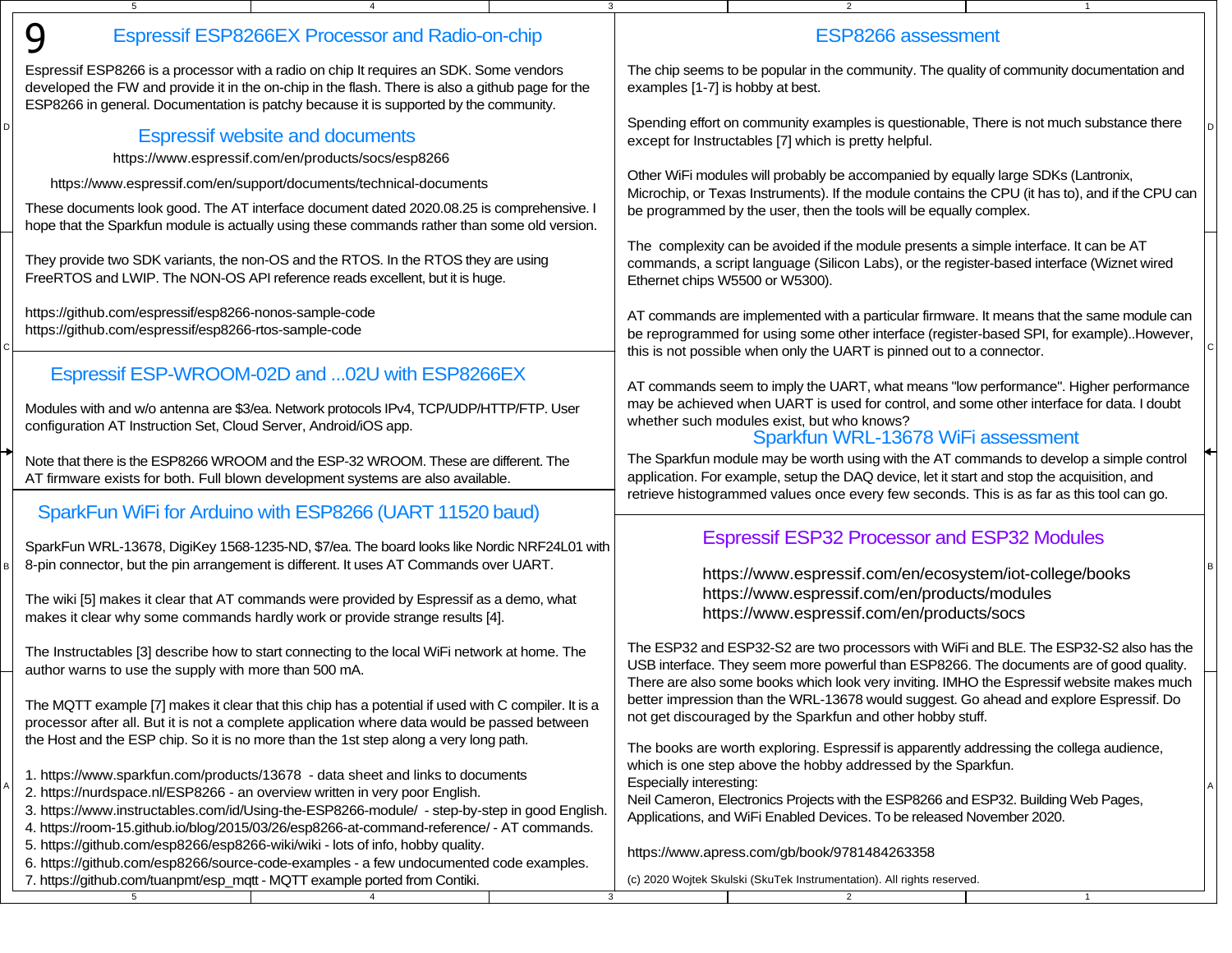# 10

D

C

B

A

5

## Nordic NRF24L01+ Radio Module (SPI)

4

The RiskZero radio socket pinout is compatible with the NRF24L01 wireless module used in 2013FPGA Oberon. Remember: This is just a socket! Another SPI application is possible as well.

Search Amazon for "NRF24L01 transceiver module" and you will find plenty of these.

1) Aideepen 2PCS NRF24L01 Wireless Transceiver Module+2.4GHz Antenna for Arduino

2) DEVMO 2PCS Compatible with Arduino NRF24L01+ 2.4GHz Wireless Transceiver

3) MakerFocus 2pcs NRF24L01+PA+LNA Wireless Transceiver RF Transceiver Module

#### Details of Nordic NRF24xxxx (not recommended for new designs)

http://www.nordicsemi.com/eng/Products/2.4GHz-RF/nRF24L01P tries to discourage from usingthe nRF24 Series. It says "not recommended for new designs".

NRF24L01P\_Product\_Specification\_1\_0.pdf available from sparkfun.com. The document is notavailable from Nordic. It tells you something about the company.

#### See also:

 http://randomnerdtutorials.com/nrf24l01-2-4ghz-rf-transceiver-module-with-arduino/https://gadgetperfect.wordpress.com/nrf24l001-rf-module2-4ghzinterfacing/

## Should we use Nordic NRF24L01+ Radio Module?

We want to use the already existing design, which is fully developed. So the reservation is not aserious show stopper. The advantage of nRF24 is low power.

• 250 kbps, 1 Mbps and 2 Mbps on air data rates

• 11.3 mA TX at 0 dBm output power

- 13.5 mA RX at 2 Mbps air data rate
- 900 nA in power down
- 26 microA in standby.

• Host Interface

.. 4-pin hardware SPI

.. Max 10 Mbps

.. 3 separate 32 bytes TX and RX FIFOs

5

The chip operates in Tx, Rx, or standby modes. It is not duplex. Not possible to perform Tx andRx at the same time. You must rather switch between the modes. It takes 130 microseconds.

## C/C++ Software for Nordic NRF24L01+

 <sup>A</sup> https://os.mbed.com/users/Owen/code/nRF24L01P/Oven Edwards posted a C++ library to Mbed OS forum, with very useful API documentation.

4

## A lot of tutorials and app notes on nRF24xx

https://github.com/fffaraz/Introduction-to-Microprocessors/tree/master/material/nordic

## Mouse/keyboard dongle with NRF24xx

1

2

The Nordic App Note nAN24-07 "Frequency Agility Protocol for nRF24XX" mentions themouse/keyboard dongle with NRF24xxx. After some exploration it turns out anunsupported mess..

## **D Example from MIT**  $\bigcap$  **NRF24L01 Programming example from MIT**

The pages are incomplete and seem abandoned, but whatever remains is pretty interesting.Testing round trip over the radio networkhttps://pub.pages.cba.mit.edu/ring/ In particular, the test of the NRF24L01 and the C code to operate the radio.https://pub.pages.cba.mit.edu/ring/rf/nrf24L01/

# Old Legacy NRF24L01 Library for Arduino

 <sup>C</sup> license. Nevertheless we recommend upgrading to RadioHead where possible.This library will no longer be maintained or updated, but we will continue to publish it forthe benefit of the the community, and you may continue to use it within the terms of the

http://airspayce.com/mikem/arduino/NRF24/

3

This legacy NRF24 library seems to be much simpler than the new RadioHead library. Also, it can use the low level auto-acknowledgement feature supported by this chip. RadioHeadcan not.

#### New RadioHead Library for Arduino

This C++ library is complicated. The list of supported radio chips is pretty impressive. Italso supports message passing over serial UART wires.

B
complete object-oriented library for sending and receiving packetized messages via a
B
complete object-oriented library for sending and receiving packetized messages via a
B
complete object-oriented library for sending a This is the RadioHead Packet Radio library for embedded microprocessors. It provides avariety of common data radios and other transports on a range of embeddedmicroprocessors.

http://www.airspayce.com/mikem/arduino/RadioHead

RadioHead and its RH\_NRF24 driver provides all the features supported by NRF24, and much more besides, including Reliable Datagrams, Addressing, Routing and Meshes. All theplatforms that NRF24 supported are also supported by RadioHead.

## Oberon System Software for Nordic NRF24L01+

2

Discussed on a separate page.

3

(c) 2020 Wojtek Skulski (SkuTek Instrumentation).All rights reserved.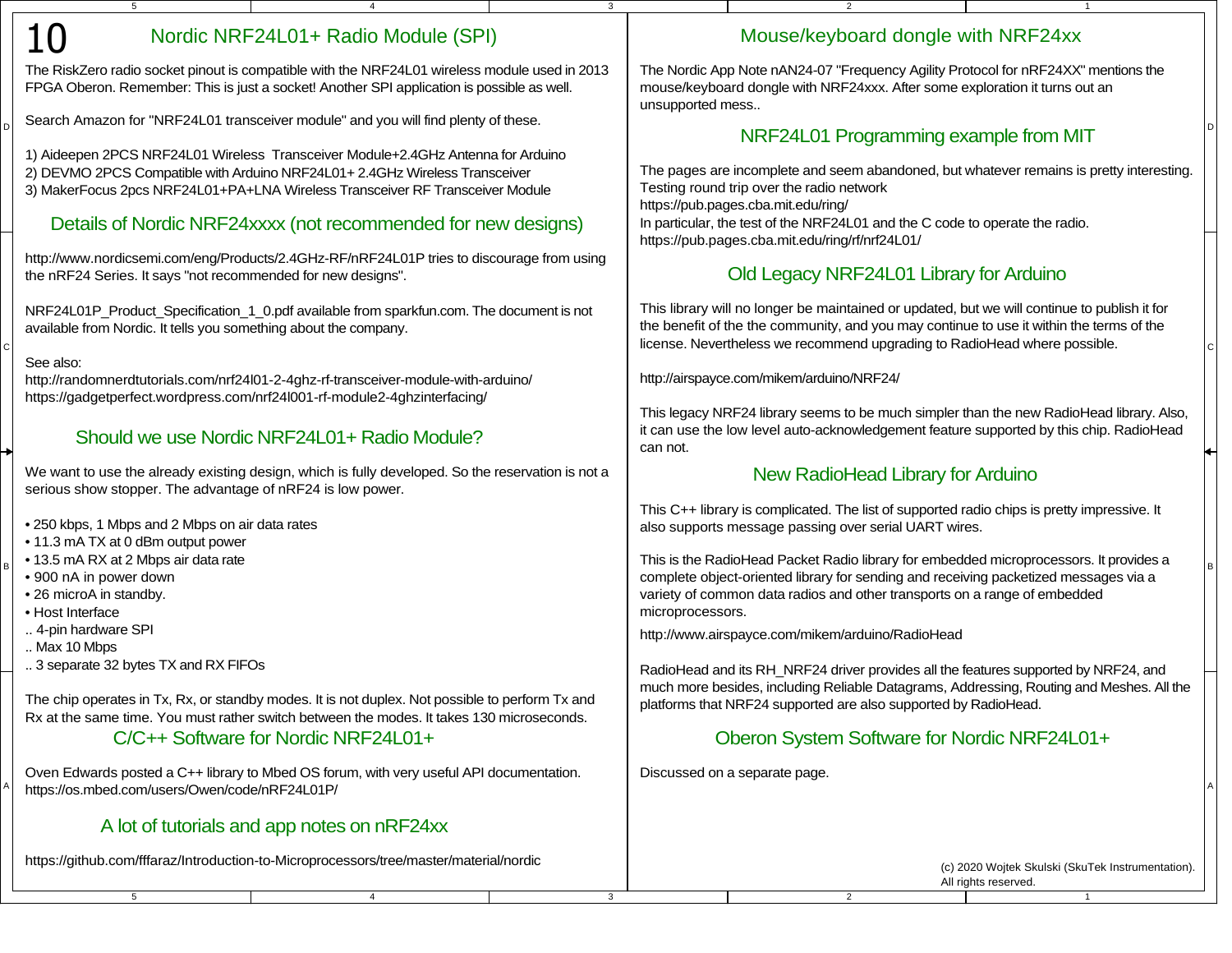| Oberon System Software for Nordic NRF24L01+ |  |  |
|---------------------------------------------|--|--|
|                                             |  |  |

4

3

2

2

3

Oberon NRF24L01+ software consists of two modules:

5

D

11

C

B

A

<sup>D</sup> $\vert$  SCC.Mod is a low level SPI communication with the NRF24L01+. The name means Serial  $\vert$ <sup>D</sup> communications controller" (PO.System Section 9.5), which is misleading because "serial"usually means RS-232 rather than network.

Net.Mod uses SCC to implement the network, with special focus on file transfer. (Discussion:PO.Applications Chapter 10).

#### Remarks on Oberon System Software for Nordic NRF24L01+

1. I would expect that SCC.Mod would use a lower level SPI library, but it does not. Itimplements the entire SPI communication in the module.

 <sup>C</sup> values. If they are specific to NRF24L01+ then they should be defined in SCC. If they are2. Module Net.Mod defines numerical constants (see below) w/o explaining the particularlegacy values from some other source, then it could be explained.

Examples of Net constants:  $ACK = 10H$ ;  $NAK = 25H$ ;  $NPR = 26H$ ;

```
4. Module Net uses undocumented numerics in the code. E.g., in procedure SendMsg thereare calls "reply(3)" or "reply(1)" w/o a word of explanation. It is a common malady of allWirth software. It needs to get fixed.
```
5. Section 10.2 of PO.Applications (page 2) refers to Section 9.3, which however is devoted toan entirely different topic.

 $B \left[ 6.$  It could be beneficial to redesign the Net such that it works on top of NRF24L01+, WiFi, and  $B$  Wiznet at the same time. Only then the name Net will be justified. Note that the scope of Net.Mod is much more restricted than the scope of Ethernet. So it could be possible to implement just theNet services upon the Ethernet.

7. Net.Mod does not provide services for machine to machine requests for actions. E.g., "turn anLED on" seems outside the scope of Net.Mod. The only focus of Net.Mod seems to be file transfer. It means that either Net.Mod needs to be extended, or another module needs to bewritten using SCC services.

8. PO.Applications Section 10.3 "Station addressing" (page 3) says "address is obtained from adip switch". It does not say which DIP switch positions are used. How many bits and which bits?

 $^{\mathsf{A}}$  9. Station address should be rather obtained from the ID EEPROM which is present on the  $^{\mathsf{A}}$ RiskXXX boards.

5

10. PO.Applications Section 11.5 discusses Core.Mod on page 12. No such module is provided.

4

(c) 2020 Wojtek Skulski (SkuTek Instrumentation).All rights reserved.

1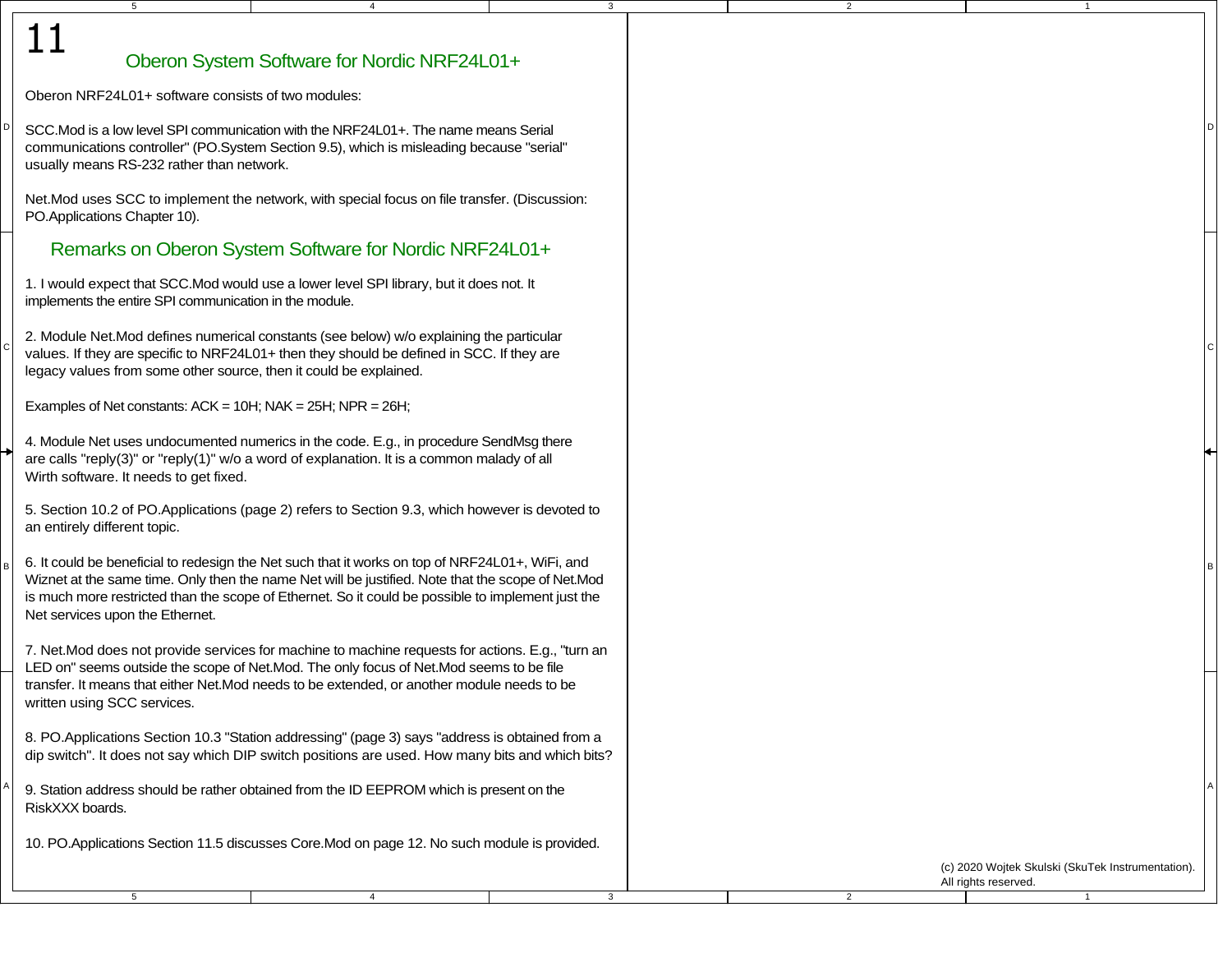## ZBT Timing Diagram

4

3

3

The pipelined ZBT works with 2 clock cycle latency in both read and write cycles. In the write direction, the address is presented at A1. The data is expected by the ZBT chip at A2. The cycleB1 should be skipped. The same is true with reading from the chip.

## A1 **LB1 LA2 LB2 LA3 LB3 LA4 LB4**

5

D

12

C

B

A

5

The figure shows that the interleaved A and B cycles effectively define a dual-port operation, when the ZBT runs at twice the clock frequency of the bus host. There are three possible usecases.

1. The cycles A are used and B are discarded. The ZBT becomes a single port memory much likeASRAM. The ASRAM memory controller can be used with little modification.

2. Two bus hosts can access memory at A or B cycles without disrupting each other. The ZBT isoperated as a dual port memory, with ports A and B operating at the alternating clocks.

The controller is internally pipelining the data to generate the needed two-clock "misalignment".Both the Xilinx and Altera cores are doing just that (see below).

## OpenCores SSRAM Dual-Port ZBT Controller

#### https://opencores.org/projects/ssram

Open Cores dual-port design is available in VHDL. A quote from the project page:

The entity cs\_ssram uses the standard interface to turn the ssram into a cycle shared memory. Because ZBTs feature zero bus latency there is no impact on throughput. Thus providing alow-cost alternative to dual-ported rams.

## Official Xilinx and Altera ZBT Controllers

Xilinx App Note XAPP136 (v2.0) January 10, 2000 titled "Synthesizable 200 MHz ZBT SRAM Interface" describes ZBT and its controller. This App Note is marked "obsolete", but I see noreason to disregard the implementation.

A similar note AN-329-1.0 is available from Altera, titled "ZBT SRAM Controller Reference Designfor Stratix & Stratix GX Devices".

Neither Xilinx nor Altera discuss the dual-port use of the ZBT chip. They are rather maximizingneeded if the soft CPU could run at 200 MHz.

Note that Spartan-6 on-chip hardened memory interface does not support ZBT. It is thus not clearwhy XAPP136 was marked "obsolete".

4

# Wish List: Multi-Port ZBT Controller

The A-B-A-B-... scheme can possibly be generalized to A-B-C... or A-B-C-D....

2

 $\frac{1}{\sqrt{2}}$  a video, and a hardwired DSP block such as a Histogram incrementer. A four-port memory would run at 50 MHz on each port. It can be used for two RISC5 cores,

1

In my previous work I implemented Histograms in BRAM which is dual ported without interleaving the clocks. Making the ZBT effectively multiported will provide a few MB of suchmemory to a low end FPGA, rather than reaching for a larger, more expensive FPGA.

# SSRAM: Candidate Multi-Port ZBT Controller

 $\degree$  3. The controller is using a single port at the full bandwidth w/o the regard to two-clock latency.  $\Box$  needs to be analyzed to make it clear. The Open Cores SSRAM project mentioned the triple-port and quad port on their Wish List.This work has not been finished. The controller is well structured but poorly documented(only the web page and the comments in the code). It is not even clear which kind ofSSRAM it is serving, the pipelined or flow-through? The readme says "pipelined", but the comment in the code says "three cycles", which looks more like flow-through. The codeneeds to be analyzed to make it clear.

## Firmware Structure With Multi-Port RAM Controllers

There are two possible design patterns of the Oberon SoC design.

1. The RAM controller is contained within the SOC component. Memory is not accessible from outside the SoC. However, the bus (address, data, and strobes) sticks out from the SoC in order to reach the peripherals. The Microblaze Controller System (MCS) discussedby Pong P. Chu shows an example of this pattern.

2. The RAM controller is outside. It is a component on the bus. The SoC is its client.

 $^{\mathsf{B}}$  The latter approach is preferred with the Multi-Port Controller. One of the RAM ports will be  $~\mathsf{\,}^{\mathsf{B}}$ connected to the processor SoC. Other ports will be connected to other RAM clients.

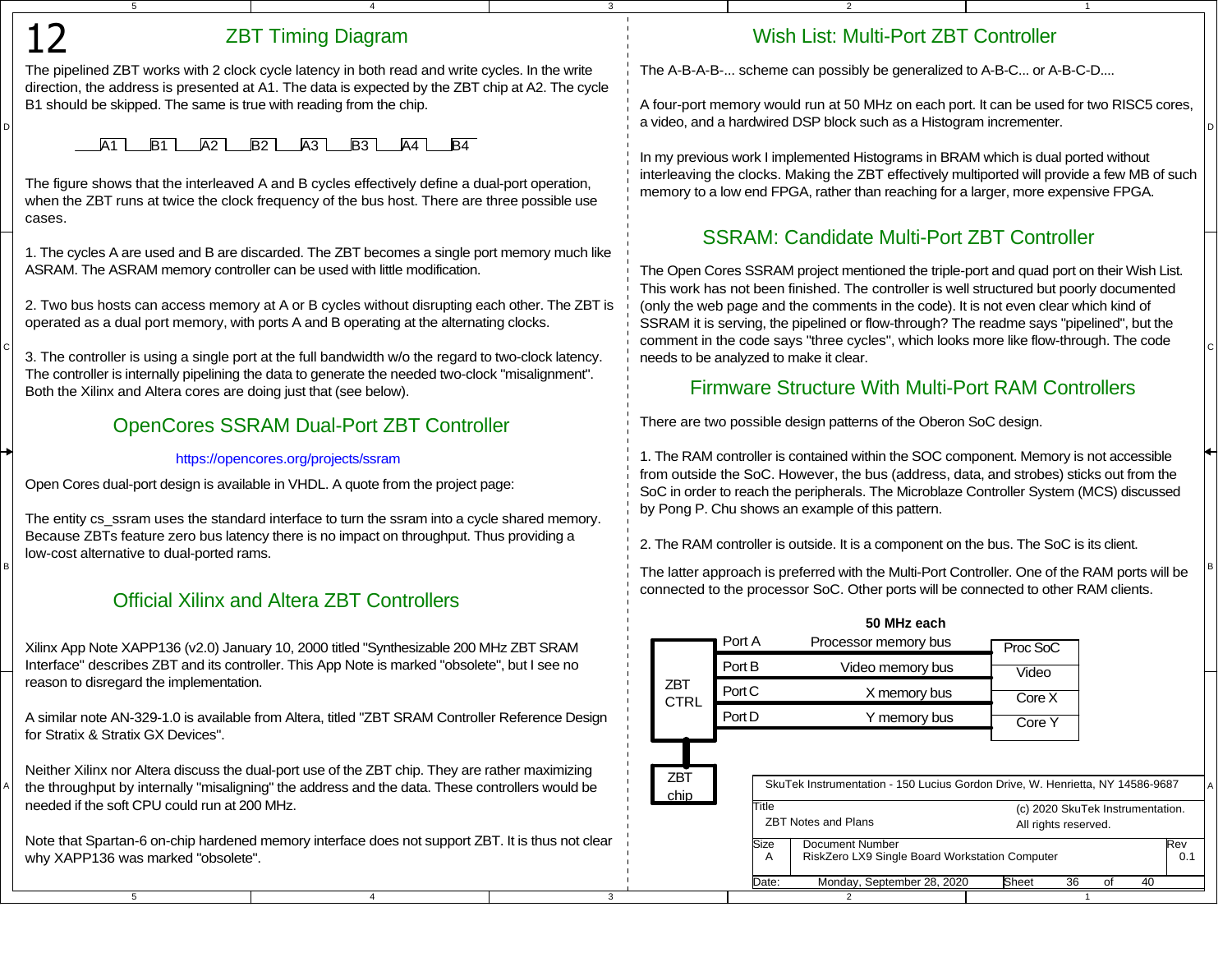| 5 <sub>5</sub>                                                                                                                                                                                       | $\overline{4}$                                                                                                                                                                                         | $\mathbf{3}$ |                                                                                                                                                                            | 2                                                                                                                                                                                      | $\mathbf{1}$                                                           |  |
|------------------------------------------------------------------------------------------------------------------------------------------------------------------------------------------------------|--------------------------------------------------------------------------------------------------------------------------------------------------------------------------------------------------------|--------------|----------------------------------------------------------------------------------------------------------------------------------------------------------------------------|----------------------------------------------------------------------------------------------------------------------------------------------------------------------------------------|------------------------------------------------------------------------|--|
| 13                                                                                                                                                                                                   | Sources of PMOD information                                                                                                                                                                            |              |                                                                                                                                                                            | What can you do with PMOD and the RiskZero board?                                                                                                                                      |                                                                        |  |
| Digilent Pmod Interface Specification 1.2.0 is dated October 5, 2017. Note that some PMODs do<br>not quite follow the specs. For example, the I2S2: Stereo Audio Input and Output is in violation of |                                                                                                                                                                                                        |              | The most freedom is afforded if you develop your own PMOD boards. You can use either<br>the PMOD BB (the breadboard with the PMOD connector) or a prototyping board of any |                                                                                                                                                                                        |                                                                        |  |
| the specs. You cannot use it with RiskZero. (It is regrettable.)                                                                                                                                     |                                                                                                                                                                                                        |              |                                                                                                                                                                            | size and connect them to the RiskZero with a PMOD Cable Kit from Digilent (\$7).                                                                                                       |                                                                        |  |
| 1. https://reference.digilentinc.com/reference/pmod/specification<br>2. https://reference.digilentinc.com/reference/pmod/start                                                                       |                                                                                                                                                                                                        |              |                                                                                                                                                                            | Planning these experiments, keep in mind that the SPI signals are shared with all the SPI<br>chips on the RiskZero board. This includes the W5500 Ethernet chip, Nordic radio, and the |                                                                        |  |
|                                                                                                                                                                                                      |                                                                                                                                                                                                        |              |                                                                                                                                                                            | microSD card. You can decrease the load on this common SPI bus by using the full size SD                                                                                               |                                                                        |  |
| 3. https://store.digilentinc.com/pmod-modules-connectors/                                                                                                                                            | The list of modules available from Digilent is here. You can also buy them from DigiKey.                                                                                                               |              |                                                                                                                                                                            | card for the System Disk, because the full size SD has its own dedicated connections to<br>the FPGA. It is not sharing the common SPI bus.                                             |                                                                        |  |
|                                                                                                                                                                                                      | What is a PMOD?                                                                                                                                                                                        |              |                                                                                                                                                                            | Since the main SPI bus is shared, the traffic is not predictable because it depends on all the                                                                                         |                                                                        |  |
|                                                                                                                                                                                                      | PMOD is a small PCB board with either a six-pin or 12-pin, 0.1" right angle connector. It plugs into<br>the mating socket at the edge of the main PCB. If you follow the specs of how wide is the PMOD |              |                                                                                                                                                                            | SPI activities such as networking. If you need communication at regular time intervals, then<br>you can use the GPIOs. The six-pin PMODs can be plugged into either the upper or the   |                                                                        |  |
| into three RiskZero sockets, and they should not bump into one another.                                                                                                                              | board, you can stack them horizontally next to each other. You will be able to plug three PMODs                                                                                                        |              |                                                                                                                                                                            | lower pin rows. Such PMODs will connect to either the common SPI bus or the GPIOs. The<br>DA2 digital-to-analog PMOD is one example.                                                   |                                                                        |  |
|                                                                                                                                                                                                      | The PMOD connector provides ground, power, and GPIO pins to talk to the PMOD add-on. The                                                                                                               |              |                                                                                                                                                                            | Here are some ideas, using some selected Digilent PMODs.                                                                                                                               |                                                                        |  |
|                                                                                                                                                                                                      | GPIO usually means SPI. Many PMOD boards are just break outs for SPI-based ADC's, DAC's,<br>temperature sensors, etc., You can add their functionality to your main board without providing            |              |                                                                                                                                                                            | 1. Using PMOD USB to UART Interface with FTDI FT232R implement the mouse and                                                                                                           |                                                                        |  |
| the footprints for those sensor chips on the main board.                                                                                                                                             |                                                                                                                                                                                                        |              | will not use SPI.                                                                                                                                                          | keyboard interface superseding the legacy PS/2. This PMOD will use all four GPIO pins. It                                                                                              |                                                                        |  |
|                                                                                                                                                                                                      | Simple PMODs are priced at a few \$\$ each. There are also more complex PMODs, like a<br>Blootooth module, a WiFi module, or a GPS unit. These are priced aroud \$30 each.                             |              |                                                                                                                                                                            | 2. Using PMOD WiFi with Microchip MRF24WG0MA, implement WiFi networking in Oberon.                                                                                                     |                                                                        |  |
|                                                                                                                                                                                                      | You can build your own PMODs. You do not need to design a PCB and have it manufactured.                                                                                                                |              |                                                                                                                                                                            | 3. Using either BT2 or BLE Bluetooth PMOD Interfaces, implement Blootooth under                                                                                                        |                                                                        |  |
|                                                                                                                                                                                                      | Since the PMOD connector is 0.1" pin header, you can solder it onto a pre-perforated board and<br>add through hole parts on the 0.1" grid. The opamps and other such chips still exist in 0.1"         |              |                                                                                                                                                                            | Oberon, communicatinng with RN42 over UART.                                                                                                                                            |                                                                        |  |
|                                                                                                                                                                                                      | packaging. Just be aware that these are not high performance parts. Doing audio with 0.1"                                                                                                              |              |                                                                                                                                                                            | 4. Using PMOD KYPD 16-button Keypad and PMOD OLEDrgb: 96 x 64 RGB OLED Display                                                                                                         |                                                                        |  |
| is iffy, and hundreds will not be possible.                                                                                                                                                          | parts is perfectly viable. You can reach into a few MHz transfer over PMOD, while tens of MHz                                                                                                          |              |                                                                                                                                                                            | with 16-bit color resolution, implement a User Input keypad with a feedback on the OLED<br>display. Both these PMODs are larger than the standard PMOD size, so you will need to       |                                                                        |  |
|                                                                                                                                                                                                      | If you design a PMOD board which is wider than the proscribed width, then you can connect it                                                                                                           |              |                                                                                                                                                                            | use PMOD extender cables to connect them to RiskZero.                                                                                                                                  |                                                                        |  |
| to the PMOD socket on the main board with an extension cable.                                                                                                                                        | Things to keep in mind when using PMODs with the RiskZero board                                                                                                                                        |              |                                                                                                                                                                            | 5. Using PMOD AD1 with two A/D channels, implement a dual channel digital scope. Use<br>the main Oberon screen to display the waveforms, because the add on display from               |                                                                        |  |
|                                                                                                                                                                                                      |                                                                                                                                                                                                        |              |                                                                                                                                                                            | Project 4 may be too crude for this purpose. Use the GPIOs for the interface to avoid<br>loading the main SPI bus. This 6-pin PMOD plugs into either the upper or the lower pin row.   |                                                                        |  |
|                                                                                                                                                                                                      | RiskZero is providing three PMOD sockets, sharing the SPI bus and four GPIOs. Each socket has<br>its own individual CS# line (chip select, active LOW). These are the only signals which are not       |              |                                                                                                                                                                            |                                                                                                                                                                                        |                                                                        |  |
|                                                                                                                                                                                                      | shared. It means that the PMODs have to be accessed sequentially, one SPI transaction at a<br>time. There is no restriction on the transaction order. Concurrent access is not possible.               |              |                                                                                                                                                                            | 6. Using either PMOD AD2 or AD5 with four A/D channels, implement a quad channel<br>digital scope. Use the main Oberon screen to display the waveforms. Note that AD2 uses             |                                                                        |  |
|                                                                                                                                                                                                      | Four GPIOs can implement extra signals, like muxing or interrupts. Most PMODs do not use any                                                                                                           |              |                                                                                                                                                                            | I2C interface which you will have to implement with two GPIO pins in the lower pin row.                                                                                                |                                                                        |  |
| use the extra pins. This depends on the PMOD.                                                                                                                                                        | extra GPIOs. (Such PMODs can be implemented with only one row of six pins.) Some PMODs do                                                                                                              |              |                                                                                                                                                                            | 7. Using the PMOD DA2 with two 12-bit D/A Outputs, implement a dual channel arbitrary<br>signal generator running with up to 30 MHz SPI clock. Use the GPIO pins for the interface,    |                                                                        |  |
|                                                                                                                                                                                                      |                                                                                                                                                                                                        |              |                                                                                                                                                                            | because the main SPI bus may not be able to run at regular time intervals. Note that this                                                                                              |                                                                        |  |
|                                                                                                                                                                                                      | Be aware that the four extra GPIOs are bussed across all three sockets. Consider the possible<br>contention. It is advised to dedicate the GPIO to only one PMOD at a time. You can also make          |              |                                                                                                                                                                            | PMOD can be plugged into either row of the PMOD connector, what makes the GPIO pins a<br>viable option to drive the D/A chips.                                                         |                                                                        |  |
| 5                                                                                                                                                                                                    | them input at the PMOD side. Avoid driving the GPIOs from more than one source.<br>$\overline{4}$                                                                                                      |              |                                                                                                                                                                            |                                                                                                                                                                                        | (c) 2020 Wojtek Skulski (SkuTek Instrumentation). All rights reserved. |  |
|                                                                                                                                                                                                      |                                                                                                                                                                                                        | 3            |                                                                                                                                                                            |                                                                                                                                                                                        |                                                                        |  |